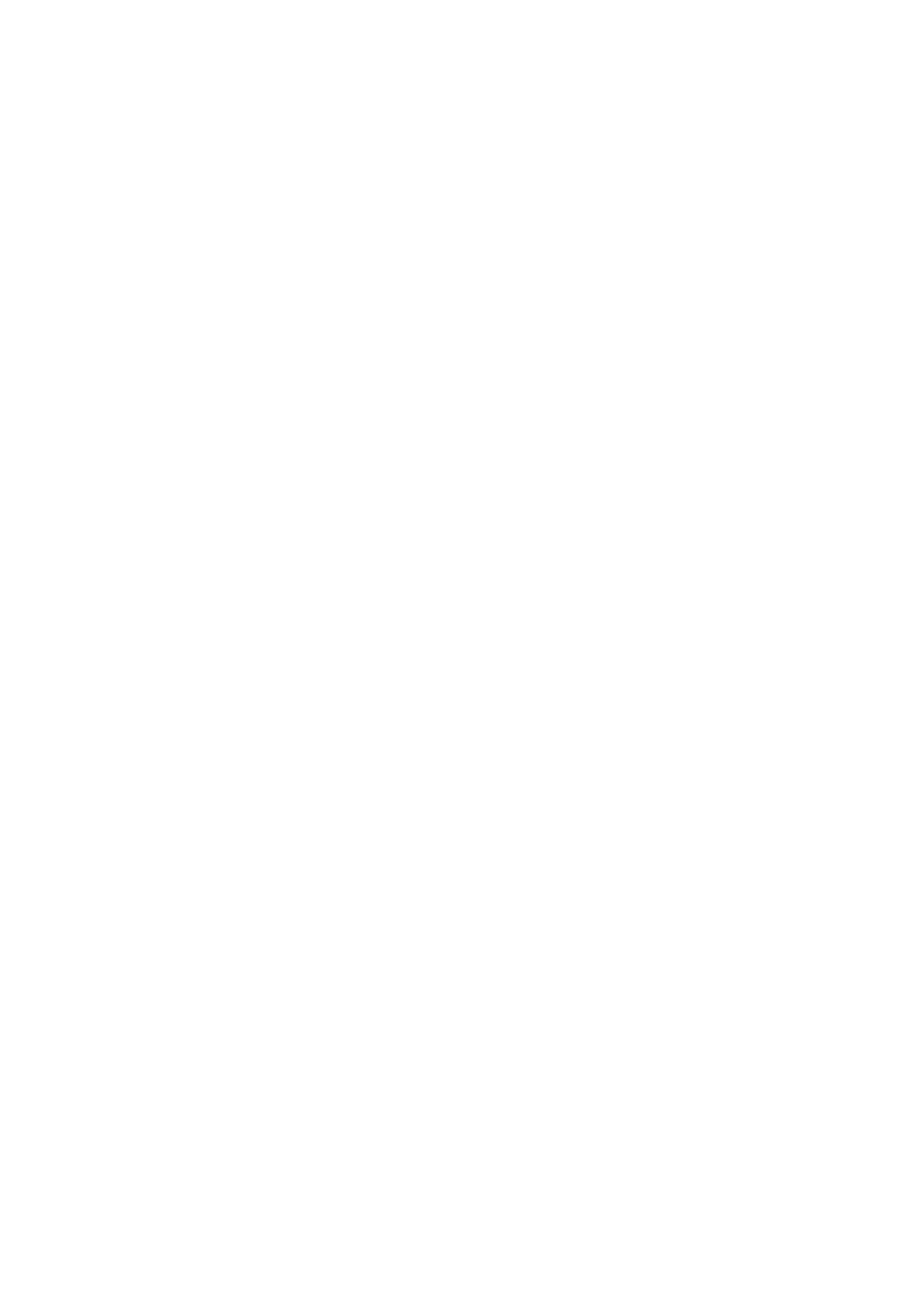## **Executive summary**

Grant Cudby Contracting Limited (the Company) operates a quarry located on Whenuku Road near Normanby, in the Waingongoro catchment. This report for the period July 2013 to June 2015 describes the monitoring programme implemented by the Taranaki Regional Council (the Council) to assess the Company's environmental performance during the period under review, and the results and environmental effects of the Company's activities.

The Company held one resource consent during the period under review, which included a total of 10 conditions setting out the requirements that the Company would have to satisfy. The resource consent allowed the Company to discharge stormwater into land.

#### **During the monitoring period, the Company demonstrated an overall good level of environmental performance.**

The Council's monitoring programme included four inspections. No water samples were collected for physicochemical analysis.

Routine monitoring found that the site had an adequate stormwater system in place and was generally well maintained. Further investigation in relation to the Company's quarry expansion proposal revealed issues with the site's stormwater discharge system and unauthorised streambed works. The potential environmental effects were considered to be negligible. Subsequently, the existing resource consent has been amended, and additional consents have been granted. There were no Unauthorised Incidents (UIs) recording noncompliance in respect of this consent holder during the period under review.

During the year, the Company demonstrated both a good level of environmental and administrative performance with the resource consent.

For reference, in the 2013-2014 year, 60% of consent holders in Taranaki monitored through tailored compliance monitoring programmes achieved a high level of environmental performance and compliance with their consents, while another 29% demonstrated a good level of environmental performance and compliance with their consents. In the 2014-2015 year, 75% of consent holders in Taranaki monitored through tailored compliance monitoring programmes achieved a high level of environmental performance and compliance with their consents, while another 22% demonstrated a good level of environmental performance and compliance with their consents.

This report includes recommendations for the 2015-2017 period.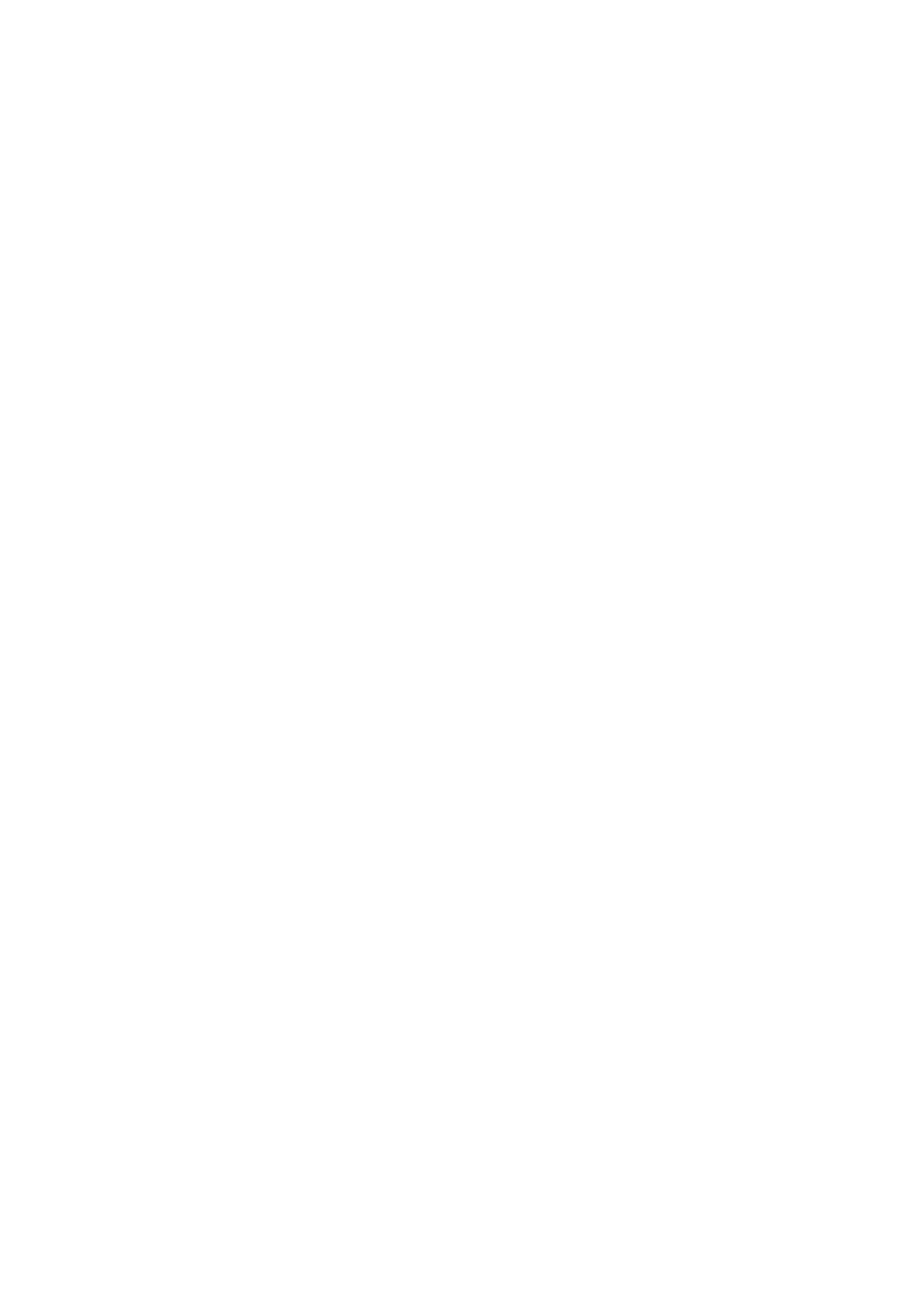# **Table of contents**

**Page** 

| 1. | Introduction |                                                                                                                                                                                               | $\mathbf{1}$                                                  |
|----|--------------|-----------------------------------------------------------------------------------------------------------------------------------------------------------------------------------------------|---------------------------------------------------------------|
|    | 1.1          | Compliance monitoring programme reports and the Resource<br>Management Act 1991                                                                                                               | $\mathbf{1}$                                                  |
|    |              | 1.1.1<br>Introduction<br>1.1.2<br>Structure of this report<br>1.1.3<br>The Resource Management Act 1991 and monitoring<br>1.1.4<br>Evaluation of environmental and administrative performance | $\mathbf{1}$<br>$\mathbf{1}$<br>$\mathbf 1$<br>$\overline{2}$ |
|    | 1.2          | Process description                                                                                                                                                                           | $\overline{4}$                                                |
|    |              | 1.2.1<br>Grant Cudby Contracting Limited, Whenuku Road                                                                                                                                        | 5                                                             |
|    | 1.3          | Resource consents                                                                                                                                                                             | 6                                                             |
|    |              | 1.3.1<br>Water discharge permit                                                                                                                                                               | 6                                                             |
|    | 1.4          | Monitoring programme                                                                                                                                                                          | 7                                                             |
|    |              | 1.4.1<br>Introduction<br>1.4.2<br>Programme liaison and management<br>1.4.3<br>Site inspections<br>1.4.4<br>Chemical sampling                                                                 | 7<br>7<br>$\boldsymbol{8}$<br>8                               |
| 2. | Results      |                                                                                                                                                                                               | 9                                                             |
|    | 2.1          | Water                                                                                                                                                                                         | 9                                                             |
|    |              | 2.1.1<br>Inspections                                                                                                                                                                          | 9                                                             |
|    | 2.2          | Investigations, interventions, and incidents                                                                                                                                                  |                                                               |
| 3. |              | Discussion                                                                                                                                                                                    | 11                                                            |
|    | 3.1          | Discussion of site performance                                                                                                                                                                |                                                               |
|    | 3.2          | Environmental effects of exercise of consents                                                                                                                                                 |                                                               |
|    | 3.3          | Evaluation of performance                                                                                                                                                                     |                                                               |
|    | 3.4          | Recommendations from the 2011-2013 Annual Report                                                                                                                                              |                                                               |
|    | 3.5          | Alterations to monitoring programmes for 2015-2017                                                                                                                                            |                                                               |
|    | 3.6          | Exercise of optional review of consent                                                                                                                                                        | 13                                                            |
| 4. |              | Recommendations                                                                                                                                                                               | 14                                                            |
|    |              | Glossary of common terms and abbreviations                                                                                                                                                    | 15                                                            |
|    |              | Bibliography and references                                                                                                                                                                   | 16                                                            |

Appendix I Resource consents held for Whenuku Road Quarry 1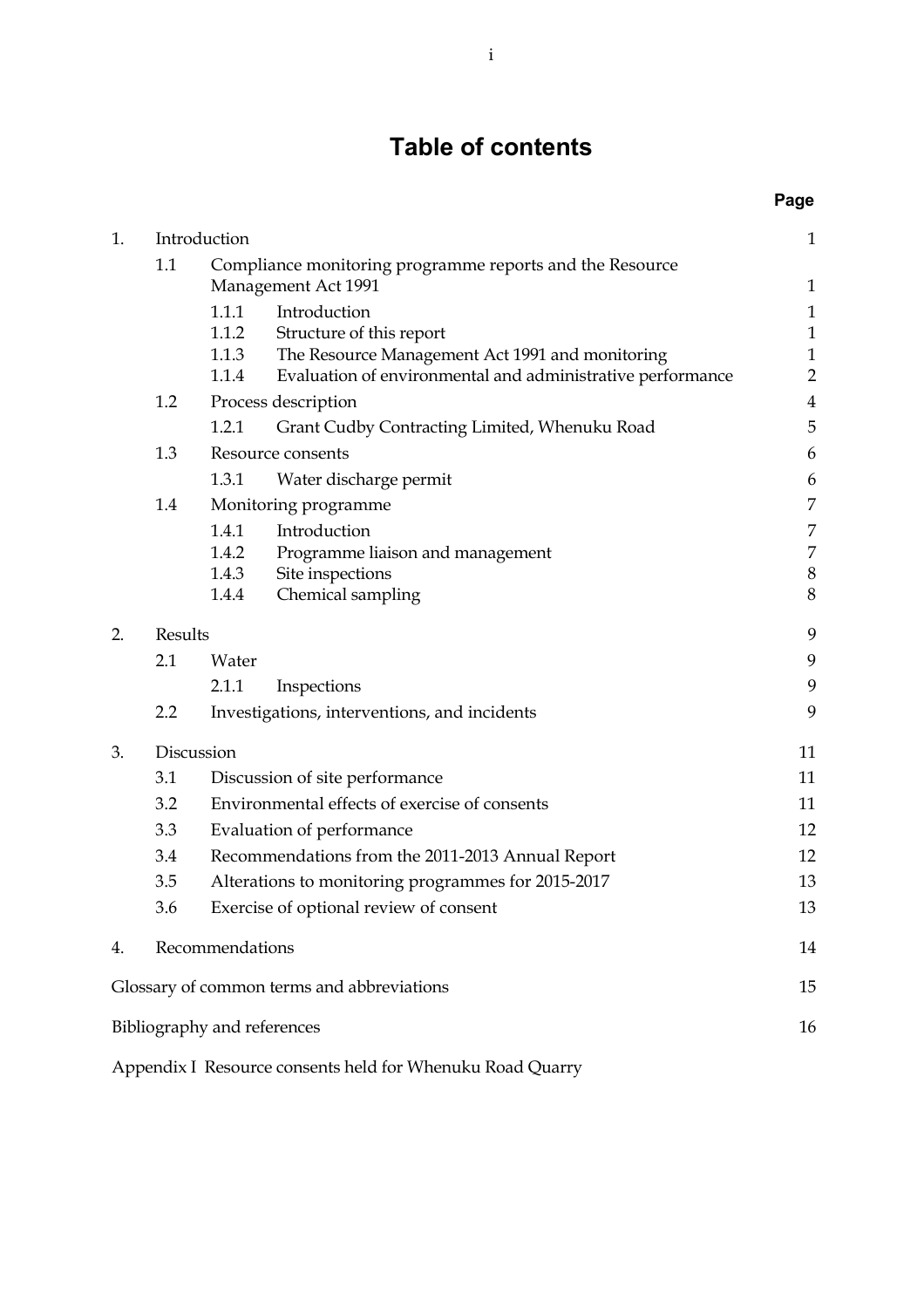# **List of tables**

|  | Table 1 Summary of performance for Consent 7845-1 |  |
|--|---------------------------------------------------|--|
|--|---------------------------------------------------|--|

# **List of figures**

| <b>Figure 1</b> Location of Whenuku Road quarry                       |  |
|-----------------------------------------------------------------------|--|
| <b>Figure 2</b> Grant Cudby Contracting Limited's Whenuku Road quarry |  |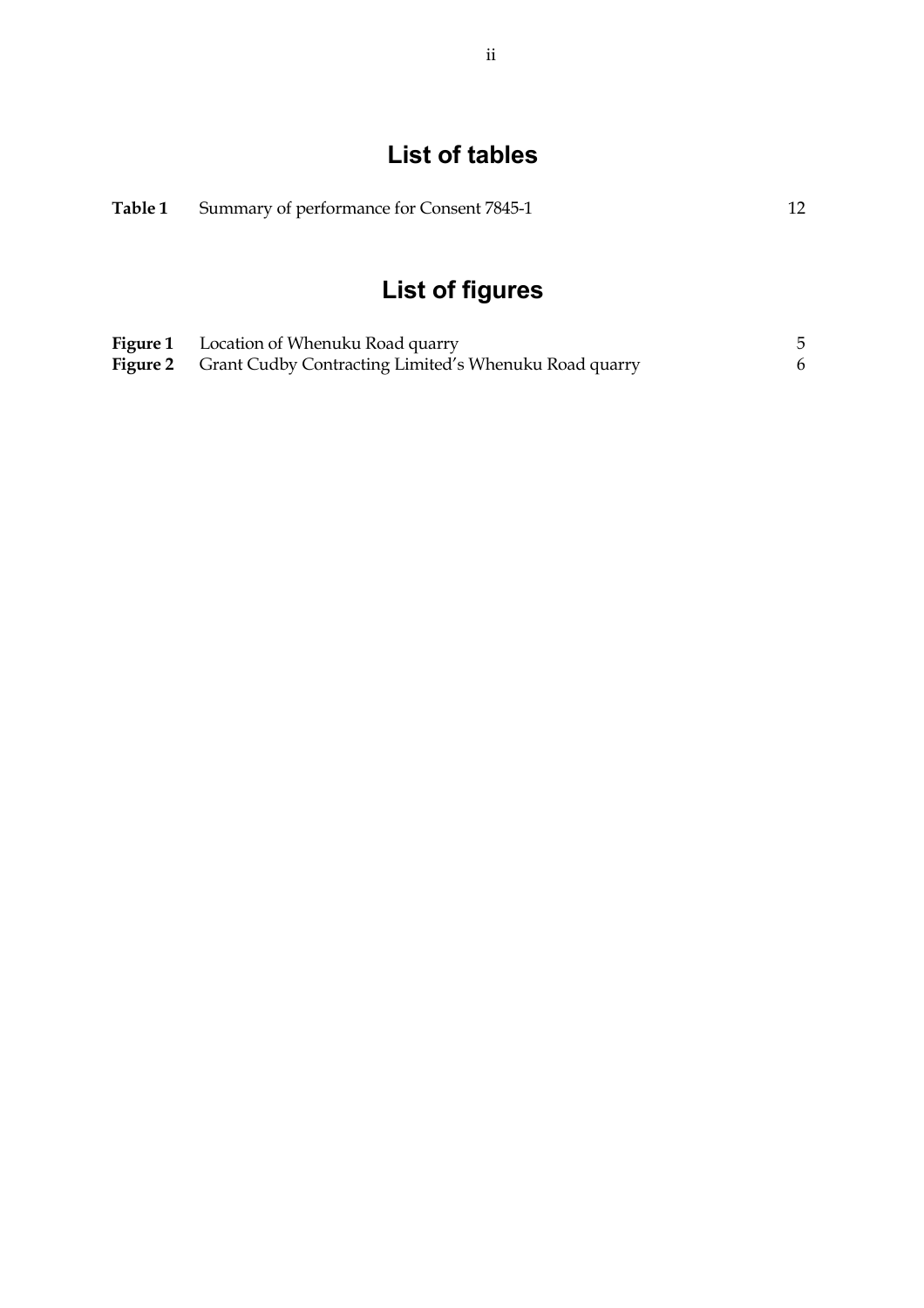## **1. Introduction**

## **1.1 Compliance monitoring programme reports and the Resource Management Act 1991**

#### **1.1.1 Introduction**

This report is for the period July 2013 to June 2015 by the Taranaki Regional Council (the Council) describing the monitoring programme associated with resource consents held by Grant Cudby Contracting Limited (the Company). The Company operates a quarry situated on Whenuku Road.

This report covers the results and findings of the monitoring programme implemented by the Council in respect of consent 7845-1 held by Cudby Contracting Limited that relates to discharges of stormwater in the Waingongoro catchment. This is the second biennial report to be prepared by the Council to cover the Company's water discharges and their effects.

#### **1.1.2 Structure of this report**

Section 1 of this report is a background section. It sets out general information about compliance monitoring under the *Resource Management Act* 1991 (RMA) and the Council's obligations and general approach to monitoring sites though annual programmes, the resource consents held by the Company in the Waingongoro catchment, the nature of the monitoring programme in place for the period under review, and a description of the activities and operations conducted at the Company's Whenuku Road quarry site.

Section 2 presents the results of monitoring during the period under review, including scientific and technical data.

Section 3 discusses the results, their interpretations, and their significance for the environment.

Section 4 presents recommendations to be implemented in the 2015-2017 monitoring period.

A glossary of common abbreviations and scientific terms, and a bibliography, are presented at the end of the report.

#### **1.1.3 The Resource Management Act 1991 and monitoring**

The RMA primarily addresses environmental 'effects' which are defined as positive or adverse, temporary or permanent, past, present or future, or cumulative. Effects may arise in relation to:

- (a) the neighbourhood or the wider community around an activity, and may include cultural and social-economic effects;
- (b) physical effects on the locality, including landscape, amenity and visual effects;
- (c) ecosystems, including effects on plants, animals, or habitats, whether aquatic or terrestrial;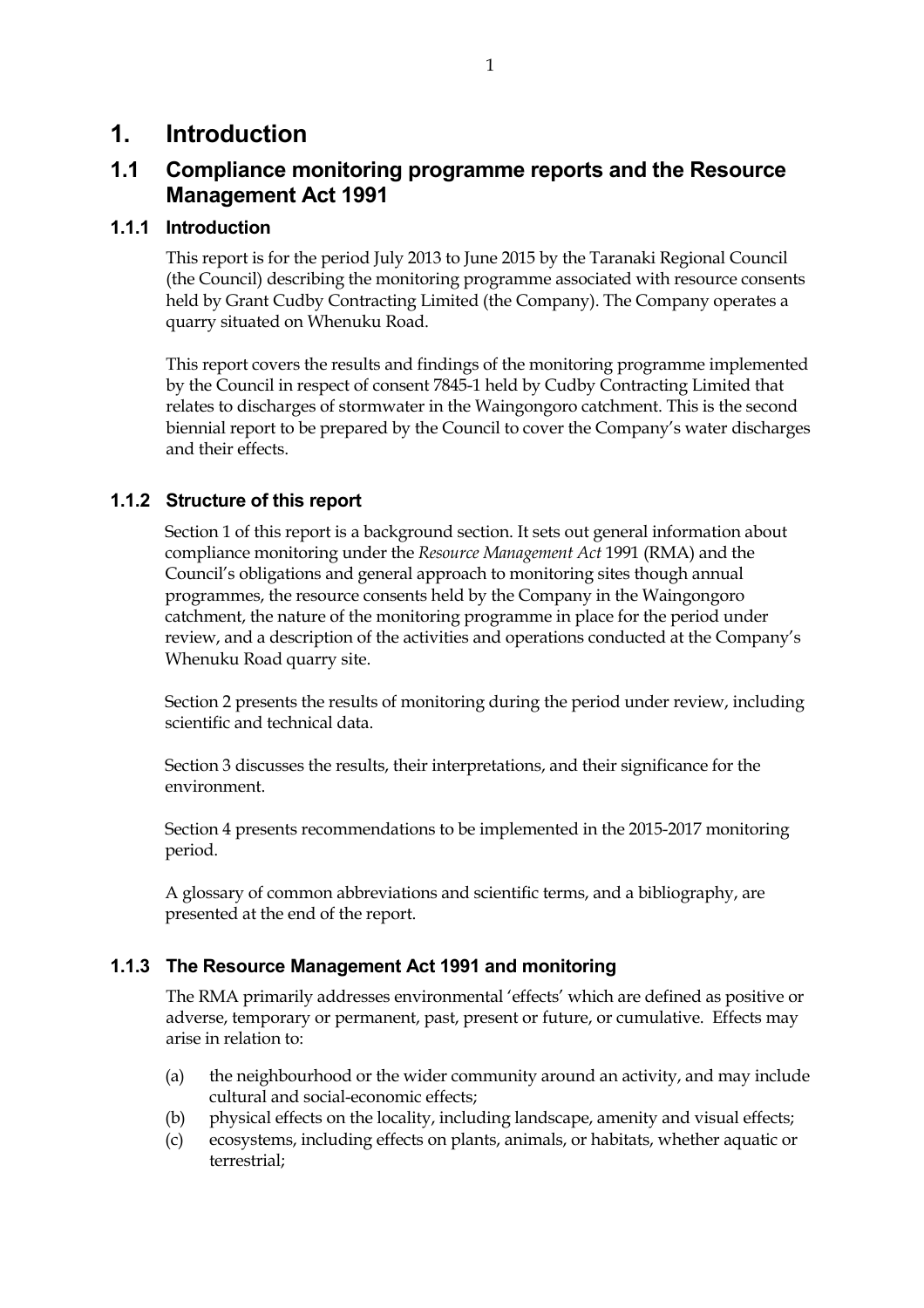(e) risks to the neighbourhood or environment.

In drafting and reviewing conditions on discharge permits, and in implementing monitoring programmes, the Council is recognising the comprehensive meaning of 'effects' inasmuch as is appropriate for each activity. Monitoring programmes are not only based on existing permit conditions, but also on the obligations of the RMA to assess the effects of the exercise of consents. In accordance with section 35 of the RMA, the Council undertakes compliance monitoring for consents and rules in regional plans, and maintains an overview of the performance of resource users and consent holders. Compliance monitoring, including both activity and impact monitoring, enables the Council to continually re-evaluate its approach and that of consent holders to resource management and, ultimately, through the refinement of methods and considered responsible resource utilisation, to move closer to achieving sustainable development of the region's resources.

#### **1.1.4 Evaluation of environmental and administrative performance**

Besides discussing the various details of the performance and extent of compliance by the consent holder during the period under review, this report also assigns a rating as to the Company's environmental and administrative performance.

**Environmental performance** is concerned with actual or likely effects on the receiving environment from the activities during the monitoring year. **Administrative performance** is concerned with the Company's approach to demonstrating consent compliance in site operations and management including the timely provision of information to Council (such as contingency plans and water take data) in accordance with consent conditions.

Events that were beyond the control of the consent holder and unforeseeable (that is a defence under the provisions of the *RMA* can be established) may be excluded with regard to the performance rating applied. For example loss of data due to a flood destroying deployed field equipment.

The categories used by the Council for this monitoring period, and their interpretation, are as follows:

#### **Environmental Performance**

- **High:** No or inconsequential (short-term duration, less than minor in severity) breaches of consent or regional plan parameters resulting from the activity; no adverse effects of significance noted or likely in the receiving environment .The Council did not record any verified unauthorised incidents involving significant environmental impacts and was not obliged to issue any abatement notices or infringement notices in relation to such impacts.
- **Good:** Likely or actual adverse effects of activities on the receiving environment were negligible or minor at most. There were some such issues noted during monitoring, from self reports, or in response to unauthorised incident reports, but these items were not critical, and follow-up inspections showed they have been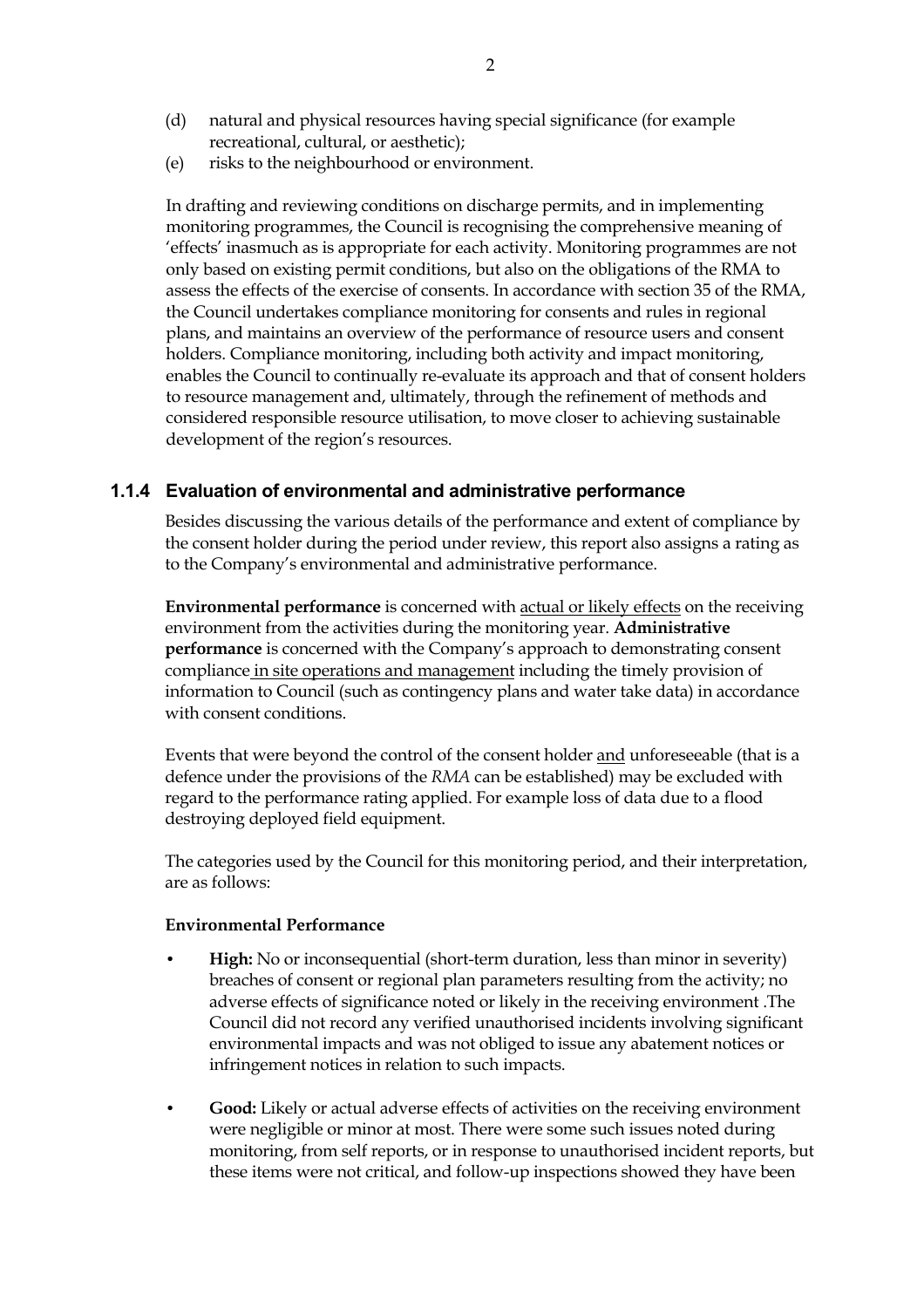dealt with. These minor issues were resolved positively, co-operatively, and quickly. The Council was not obliged to issue any abatement notices or infringement notices in relation to the minor non-compliant effects; however abatement notices may have been issued to mitigate an identified potential for an environmental effect to occur.

For example:

- High suspended solid values recorded in discharge samples, however the discharge was to land or to receiving waters that were in high flow at the time;
- Strong odour beyond boundary but no residential properties or other recipient nearby.
- **Improvement required:** Likely or actual adverse effects of activities on the receiving environment were more than minor, but not substantial. There were some issues noted during monitoring, from self reports, or in response to unauthorised incident reports. Cumulative adverse effects of a persistent minor non-compliant activity could elevate a minor issue to this level. Abatement notices and infringement notices may have been issued in respect of effects.
- **Poor:** Likely or actual adverse effects of activities on the receiving environment were significant. There were some items noted during monitoring, from self reports, or in response to unauthorised incident reports. Cumulative adverse effects of a persistent moderate non-compliant activity could elevate an 'improvement required' issue to this level. Typically there were grounds for either a prosecution or an infringement notice in respect of effects.

#### **Administrative performance**

- **High:** The administrative requirements of the resource consent were met, or any failure to do this had trivial consequences and were addressed promptly and cooperatively.
- **Good:** Perhaps some administrative requirements of the resource consent were not met at a particular time, however this was addressed without repeated interventions from the Council staff. Alternatively adequate reason was provided for matters such as the no or late provision of information, interpretation of 'best practical option' for avoiding potential effects, etc.
- **Improvement required:** Repeated interventions to meet the administrative requirements of the resource consent were made by Council staff. These matters took some time to resolve, or remained unresolved at the end of the period under review. The Council may have issued an abatement notice to attain compliance.
- **Poor**: Material failings to meet the administrative requirements of the resource consent. Significant intervention by the Council was required. Typically there were grounds for an infringement notice.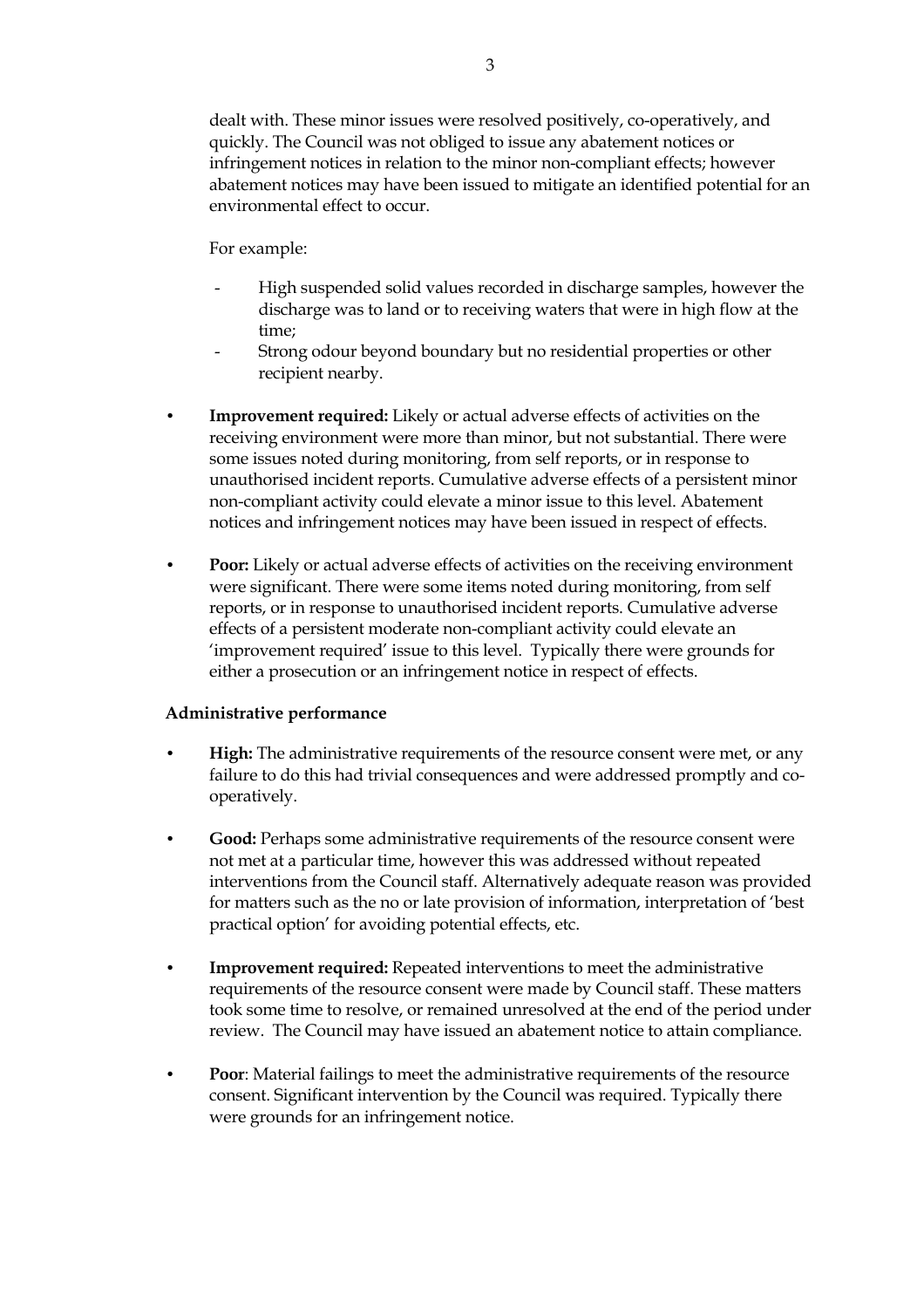For reference, in the 2013-2014 year, 60% of consent holders in Taranaki monitored through tailored compliance monitoring programmes achieved a high level of environmental performance and compliance with their consents, while another 29% demonstrated a good level of environmental performance and compliance with their consents. In the 2014-2015 year, 75% of consent holders in Taranaki monitored through tailored compliance monitoring programmes achieved a high level of environmental performance and compliance with their consents, while another 22% demonstrated a good level of environmental performance and compliance with their consents.

## **1.2 Process description**

 In the past, a large percentage of aggregate production came from river-based sites within Taranaki. The Waiwhakaiho River supplied much of New Plymouth's requirements as far back as the 1950s with the Waitara River, Waiongana River, Kapuni Stream and Waingongoro River also providing a valuable source of aggregate. The aggregate source within these rivers was often over-exploited. The protective armouring of the boulders and gravel was removed in places, exposing the underlying erodible ash beds and creating deep narrow channels, which moved progressively upstream with no noticeable recovery. This brought about the need for the Shingle Extraction Bylaw introduced in 1974. Aggregate extraction from rivers was then controlled through the issue of permits accompanied by a set of conditions, with the removal of river-based aggregate being restricted to that for river control purposes only.

 Historically, land-based sites required steady markets to compete with the easily won river-based extraction operations. However, in the early 1980s, due to the restriction placed on river-based aggregate extraction (and the completion of various major river control programmes and 'Think Big' projects) land-based sites became more widespread (Taranaki Regional Council, 1992).

 Currently, there are twenty six quarries in the region that are monitored by the Council. These quarries are generally located in a reasonable proximity to urban areas, from which the greatest demand for aggregate stems.

Provision of aggregate to meet longer term demand will continue to be dominated by several large quarry operations. Extra demand on alluvial terraces and laharic deposits has occurred due to the controlled river bed extraction. These resources are of good quality and are relatively plentiful. Importation of various aggregates may need to continue to meet the requirement for aggregate types not available in Taranaki.

 Quarrying and extraction of gravel in NZ is regulated by two statutory processes. Allocation and protection of priority rights to extract gravel is obtained under the Crown Minerals Act from the NZ Petroleum and Minerals, a division of the Ministry of Economic Development.

Regulatory responsibility for control of environmental effects of quarrying and extraction is under the RMA as applied by respective regional councils. In some cases these controls may act as a constraint or limitation on allocation decisions. Sections 15 and 30 of the RMA give regional councils responsibility for the discharge of contaminants into the environment. Discharges of water into water, contaminants onto or into land that may result in water contamination, and contaminants from industrial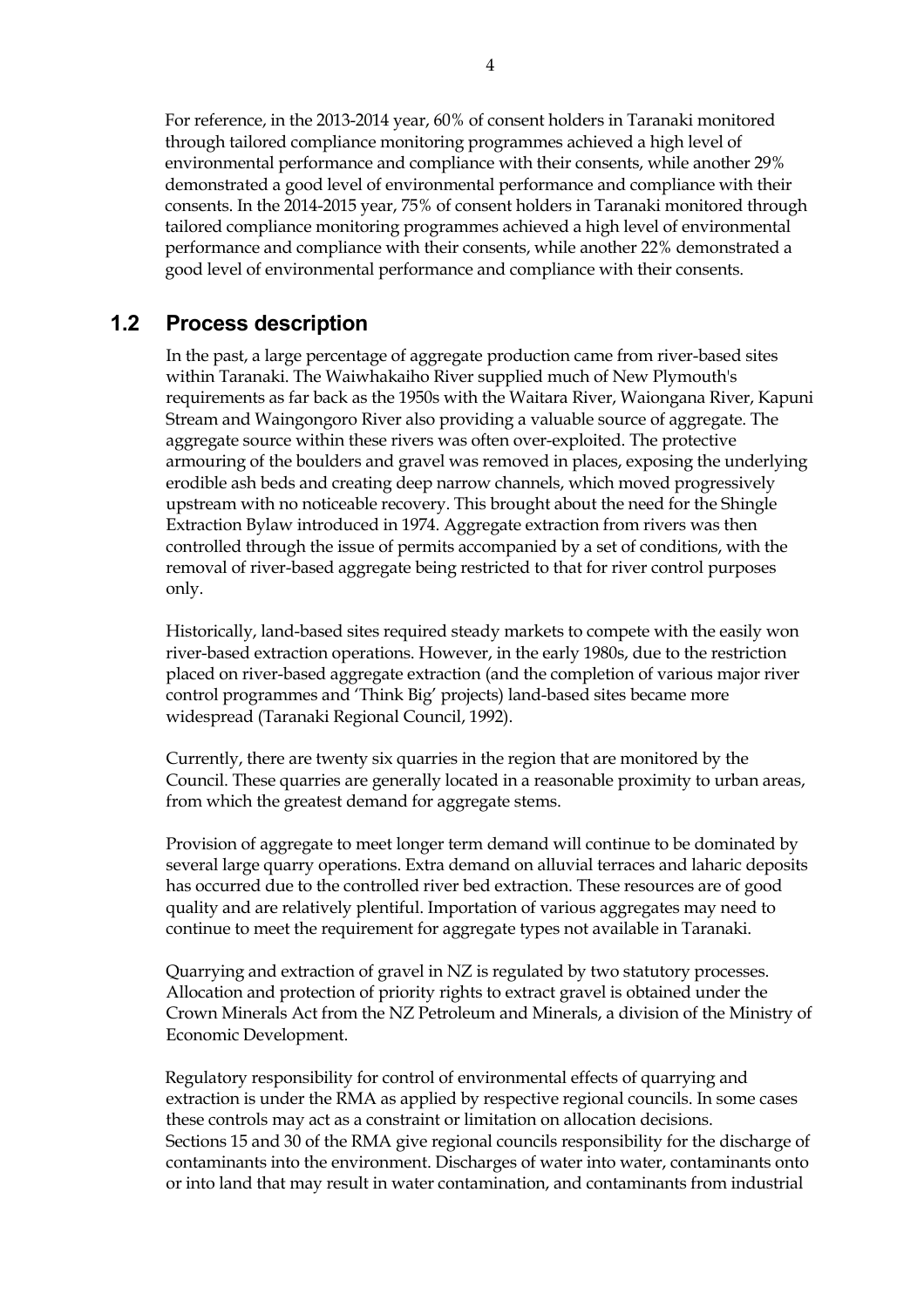premises into air or onto/into land, may not take place unless expressly allowed by a rule in a regional plan, a resource consent, or regulations. Aggregate extraction usually involves washing aggregates, and therefore requires the discharge of wastes. Other discharges, such as emissions to air from crushing and processing plants, disposal of spoil and solid wastes, and discharges of stormwater are also the responsibility of regional councils.

## **1.2.1 Grant Cudby Contracting Limited, Whenuku Road**

The Company operates a quarry operation at the end of Whenuku Road, near Normanby in South Taranaki, to supply aggregate to a mostly local market. The quarry is looking to expand during the upcoming few years.



**Figure 1** Location of Whenuku Road quarry

The quarry site is essentially flat terrace with the Waingongoro River along the western boundary. The quarry contains predominantly fine-grained river sorted aggregate. The material is stockpiled onsite as required. No washing is carried out at this site.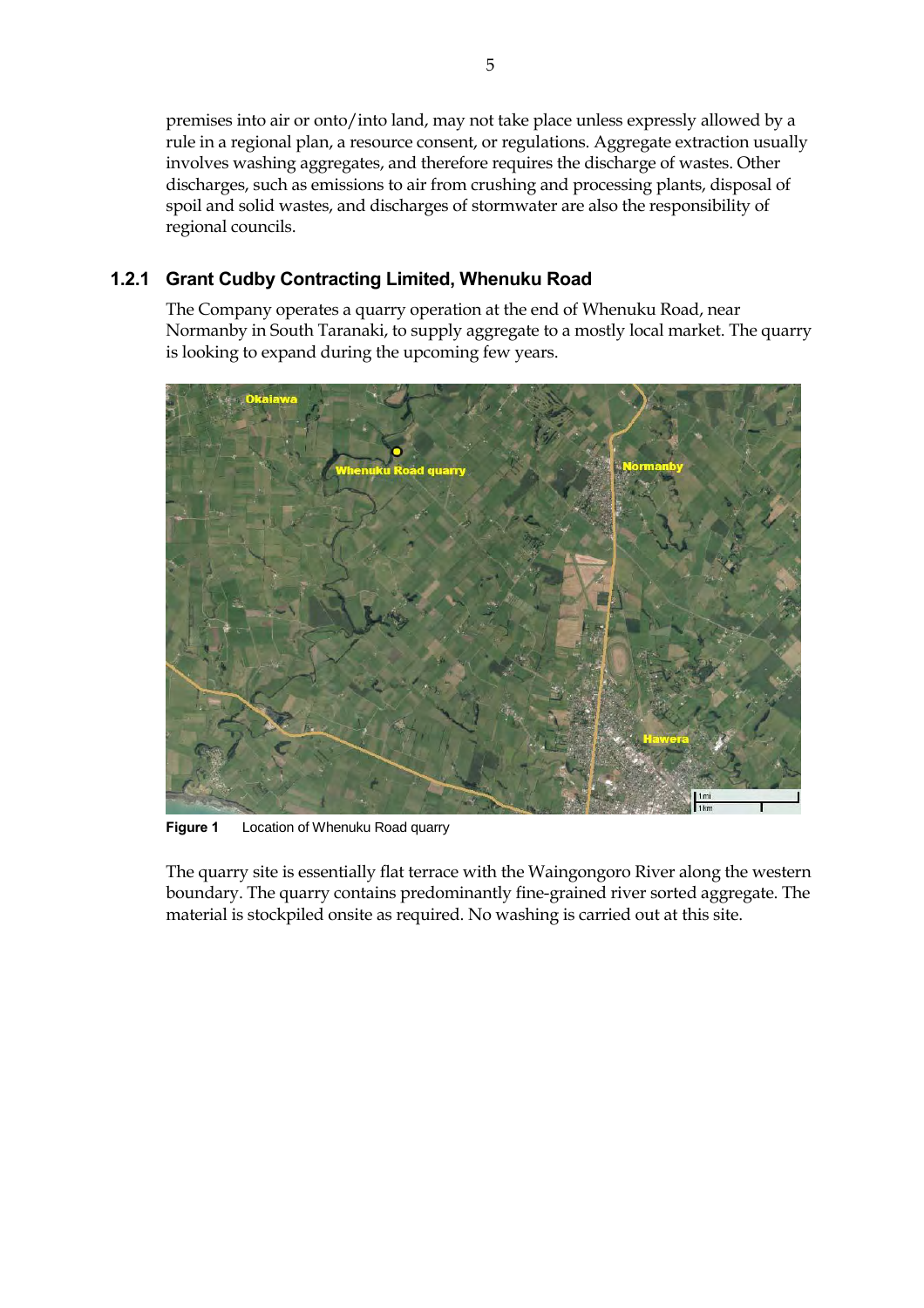

**Figure 2** Grant Cudby Contracting Limited's Whenuku Road quarry

### **1.3 Resource consents**

#### **1.3.1 Water discharge permit**

Section 15(1)(a) of the RMA stipulates that no person may discharge any contaminant into water, unless the activity is expressly allowed for by a resource consent or a rule in a regional plan, or by national regulations.

 Water quality is a primary concern to the Council with regard to aggregate extraction. A quarry can operate as either a 'dry' quarry discharging only stormwater or a 'washing' quarry where aggregate washing facilities are in place. Many of the quarries in Taranaki have some form of washing facility and also operate in the vicinity of a water body or have some form of discharge into a water body.

 Waste water from aggregate washing has a high silt concentration. Discharge of this water into a waterbody, particularly to a river during low flow, results in the smothering of instream life and deterioration in aesthetic conditions and can affect downstream abstractions of water, local fisheries and recreational activity.

Stormwater is generally less contaminated (in terms of silt concentration) and run-off tends to occur when rivers are in higher flow. This means that the effect of silt contamination is reduced due to lower quantities, dilution and carrying capacity. The installation of appropriate stormwater diversion structures, together with construction and maintenance of contaminated stormwater and aggregate washing discharge treatment facilities are most important in maintaining water quality.

Cudby Contracting Limited holds discharge permit **7845-1** to cover discharge of stormwater into land from quarry activities. This permit was issued by the Council on 7 July 2011 under Section 87(e) of the RMA. It is due to expire on 1 June 2029.

Consent 7845-1 has 10 special conditions as summarised below;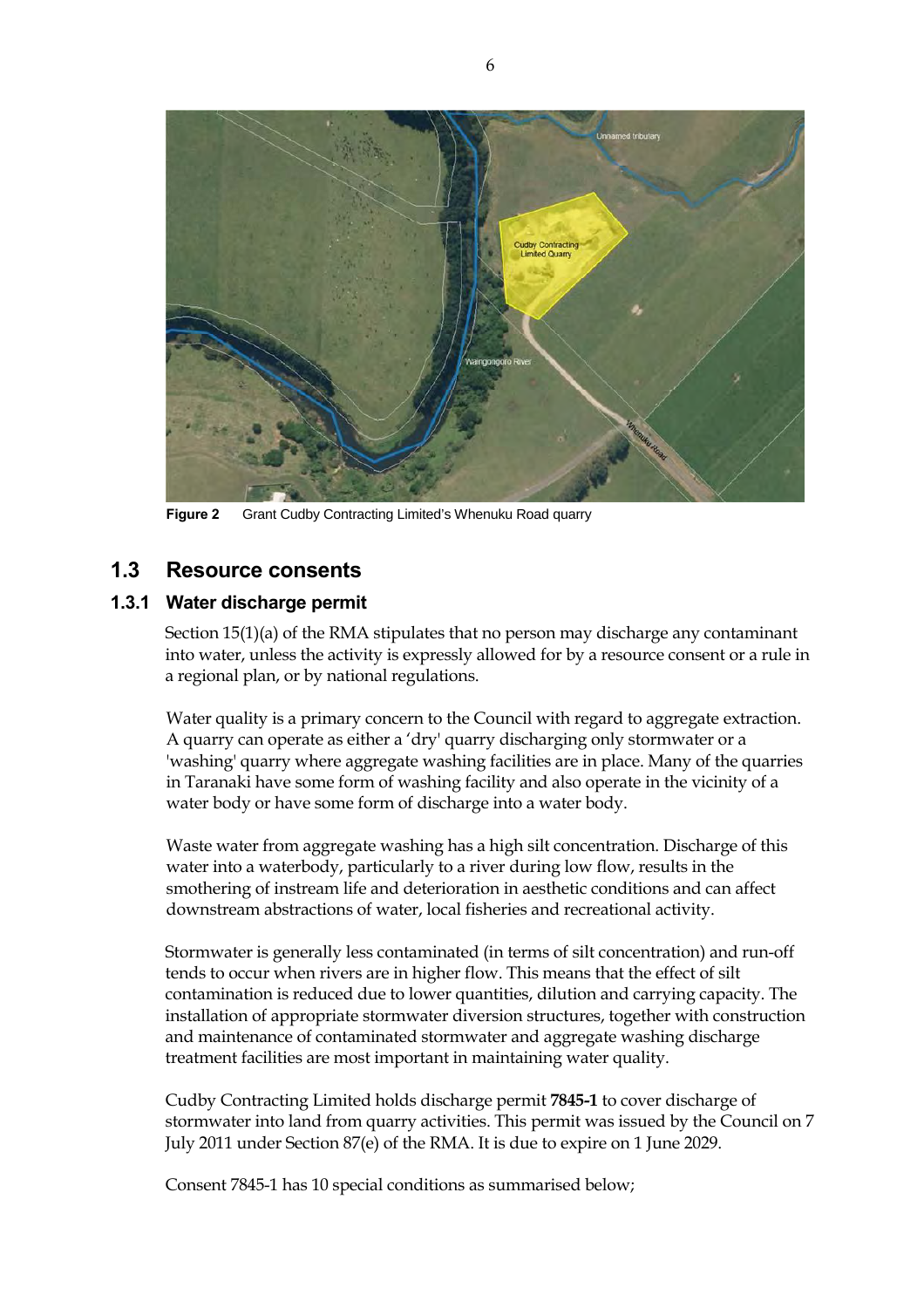Special condition 1 states only stormwater may be discharged, no washwater or ground water.

Special condition 2 states the active quarry area shall not exceed 0.5 hectares

Special condition 3 states the discharge shall be to land via underground infiltration system and special condition 4 states all run off must pass through settlement ponds or sediment traps.

Special condition 5 states condition 3 above shall cease to apply, only when the site is stabilised.

Special condition 6 requires notification seven working days prior to the commencement of works.

Special condition 7 states all earthwork areas shall be stabilised with vegetation.

Special condition 8 states the consent holder shall at all times adopt best practicable option.

Special condition 9 the consent shall lapse on 30 September 2016.

Special condition 10 states that review may occur June 2017 and/or June 2023.

The permit is attached to this report in Appendix I.

### **1.4 Monitoring programme**

#### **1.4.1 Introduction**

Section 35 of the RMA sets out obligations upon the Council to gather information, monitor, and conduct research on the exercise of resource consents, and the effects arising, within the Taranaki region and report upon these.

The Council may therefore make and record measurements of physical and chemical parameters, take samples for analysis, carry out surveys and inspections, conduct investigations, and seek information from consent holders.

The monitoring programme for the Company's Whenuku Road quarry consisted of three primary components.

#### **1.4.2 Programme liaison and management**

There is generally a significant investment of time and resources by the Council in:

- ongoing liaison with resource consent holders over consent conditions and their interpretation and application;
- in discussion over monitoring requirements;
- preparation for any reviews;
- renewals: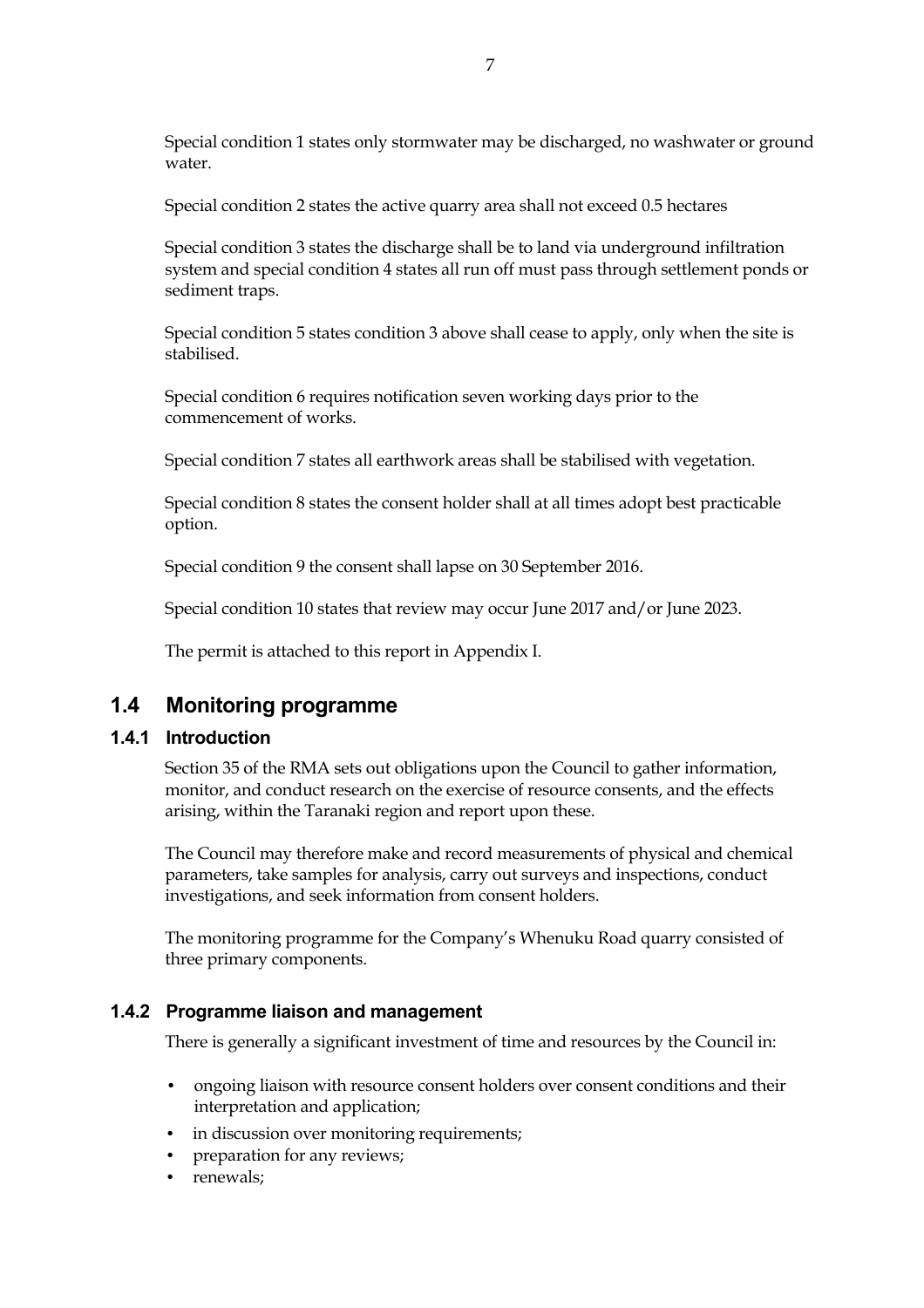- new consents;
- advice on the Council's environmental management strategies and content of regional plans and;
- consultation on associated matters.

#### **1.4.3 Site inspections**

The quarry site was visited four times during the monitoring period. With regard to consents for the discharge to water, the main points of interest were plant processes with potential or actual discharges to receiving watercourses, including contaminated stormwater and process wastewaters. The neighbourhood was surveyed for environmental effects.

#### **1.4.4 Chemical sampling**

The collection of one discharge sample was programmed for the period under review, only if warranted.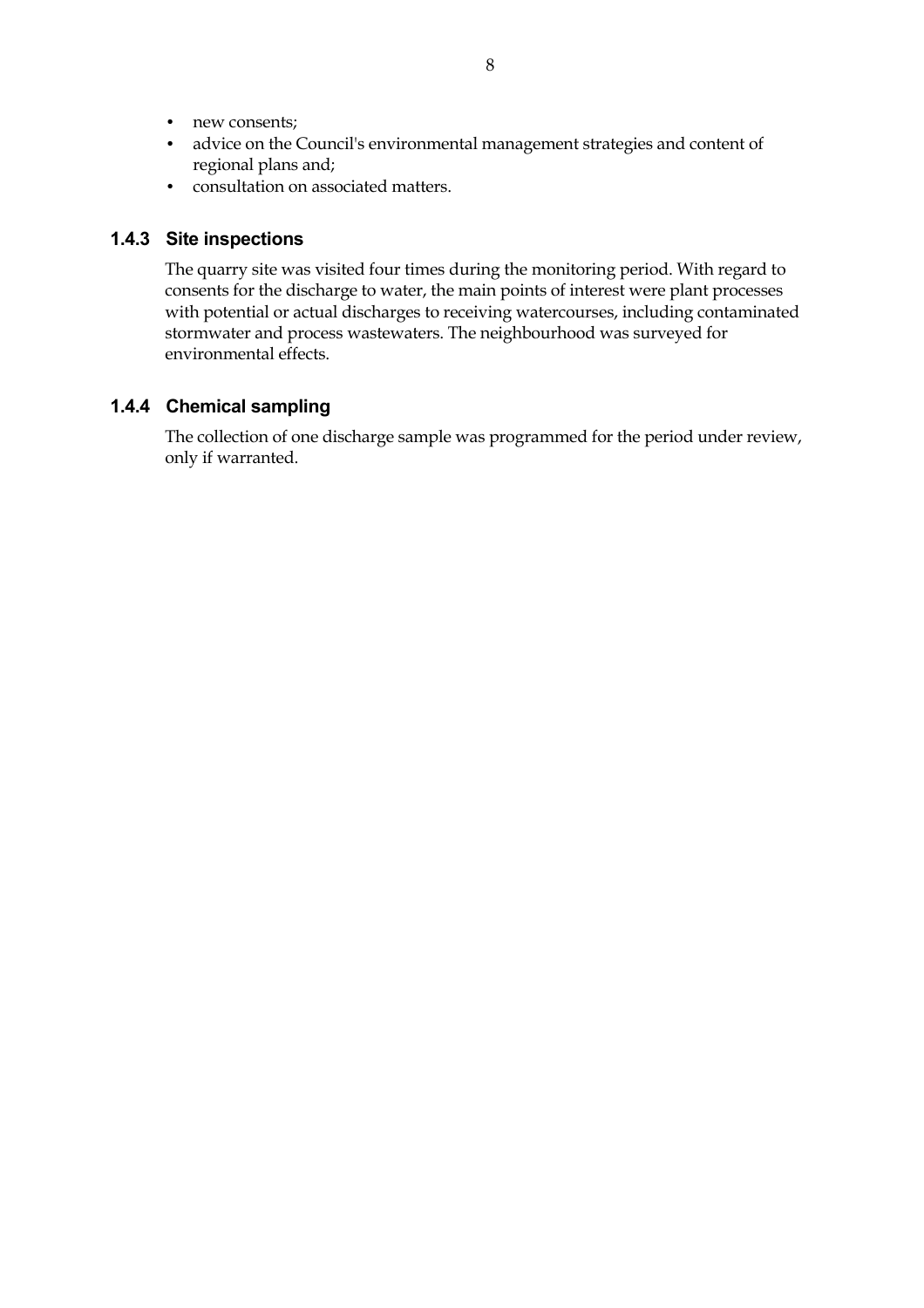## **2. Results**

### **2.1 Water**

#### **2.1.1 Inspections**

Four inspections were undertaken during the 2013-2015 monitoring period. The inspection notices are summarised below.

#### **17 September 2013**

There was a small amount of product stockpiled onsite. Aggregate was being processed at the time of the inspection. A new extraction area and a proposed stream alteration were discussed with quarry staff. Satisfactory progress was noted with regards to the installation of a silt trap and silt fence. The site was complying with consent conditions at the time of inspection.

#### **5 May 2014**

There was a large amount of product stockpiled onsite. Aggregate was being processed at the time of the inspection. The silt traps were installed and working well. The site appeared clean, tidy and well managed. The quarry was complying with consent conditions at the time of inspection.

#### **11 August 2014**

There was a small amount of product stockpiled on site; although a number of large boulders were piled within the quarry pit. Aggregate was being processed at the time of the inspection. Culvert pipe had been installed, in addition to new silt and sediment ponds. It was subsequently requested by the inspecting officer that these ponds be enlarged. The site was complying with consent conditions at the time of inspection.

#### **18 November 2014**

There was a small amount of product stockpiled onsite. No aggregate was being processed at the time of the inspection. The silt trap had been enlarged as requested and bunding had been installed alongside the drain. The site was clean and tidy and was complying with consent conditions at the time of the inspection.

## **2.2 Investigations, interventions, and incidents**

The monitoring programme for the year was based on what was considered to be an appropriate level of monitoring, review of data, and liaison with the consent holder. During the year matters may arise which require additional activity by the Council, for example provision of advice and information, or investigation of potential or actual courses of non-compliance or failure to maintain good practices. A pro-active approach that in the first instance avoids issues occurring is favoured.

The Council operates and maintains a register of all complaints or reported and discovered excursions from acceptable limits and practices, including non-compliance with consents, which may damage the environment. The Incident Register (IR) includes events where the Company concerned has itself notified the Council. The register contains details of any investigation and corrective action taken.

Complaints may be alleged to be associated with a particular site. If there is potentially an issue of legal liability, the Council must be able to prove by investigation that the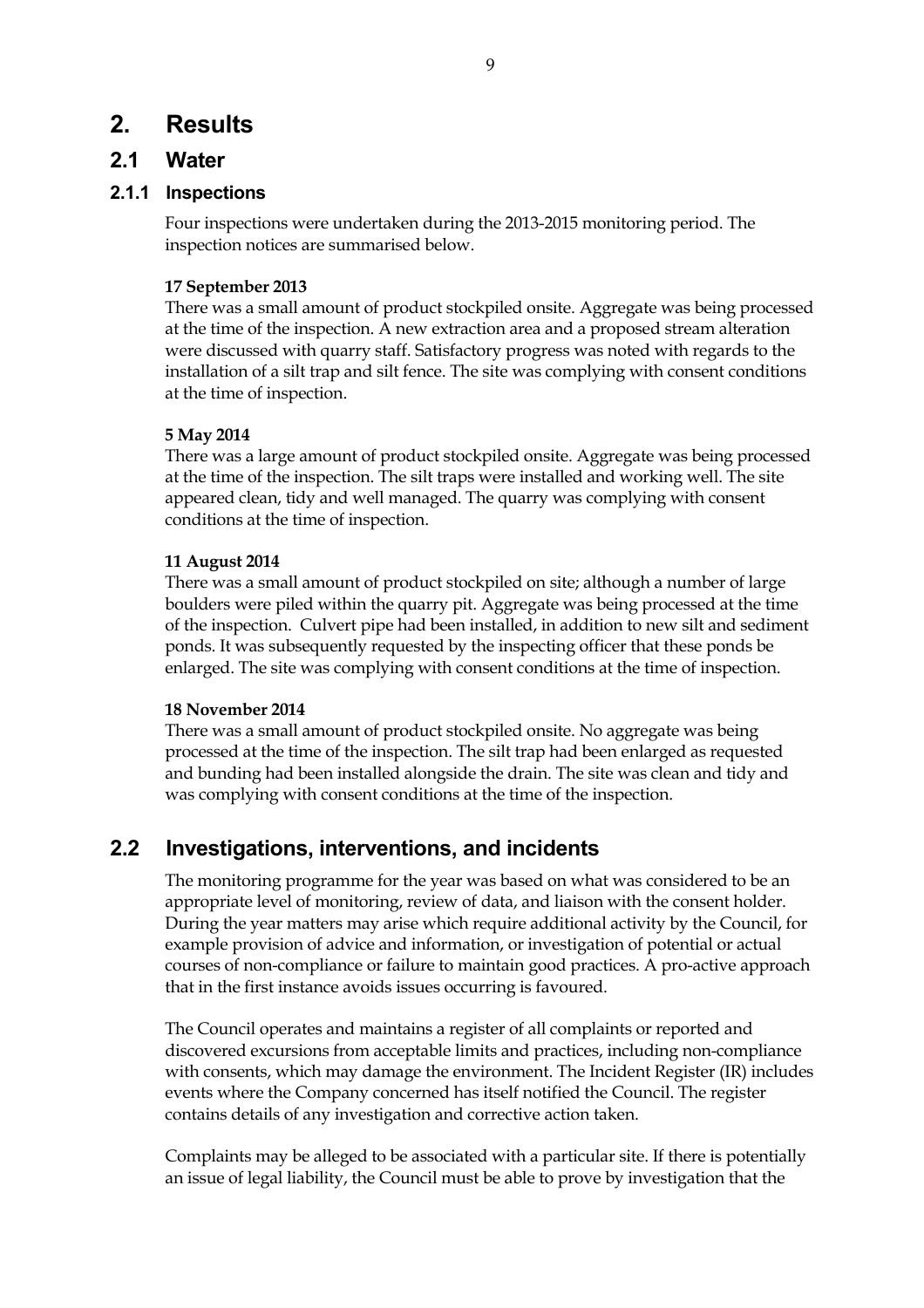identified company is indeed the source of the incident (or that the allegation cannot be proven).

In the 2013-2015 period, the Council was not required to undertake significant additional investigations and interventions, or record incidents, in association with the Company's conditions in resource consents or provisions in Regional Plans.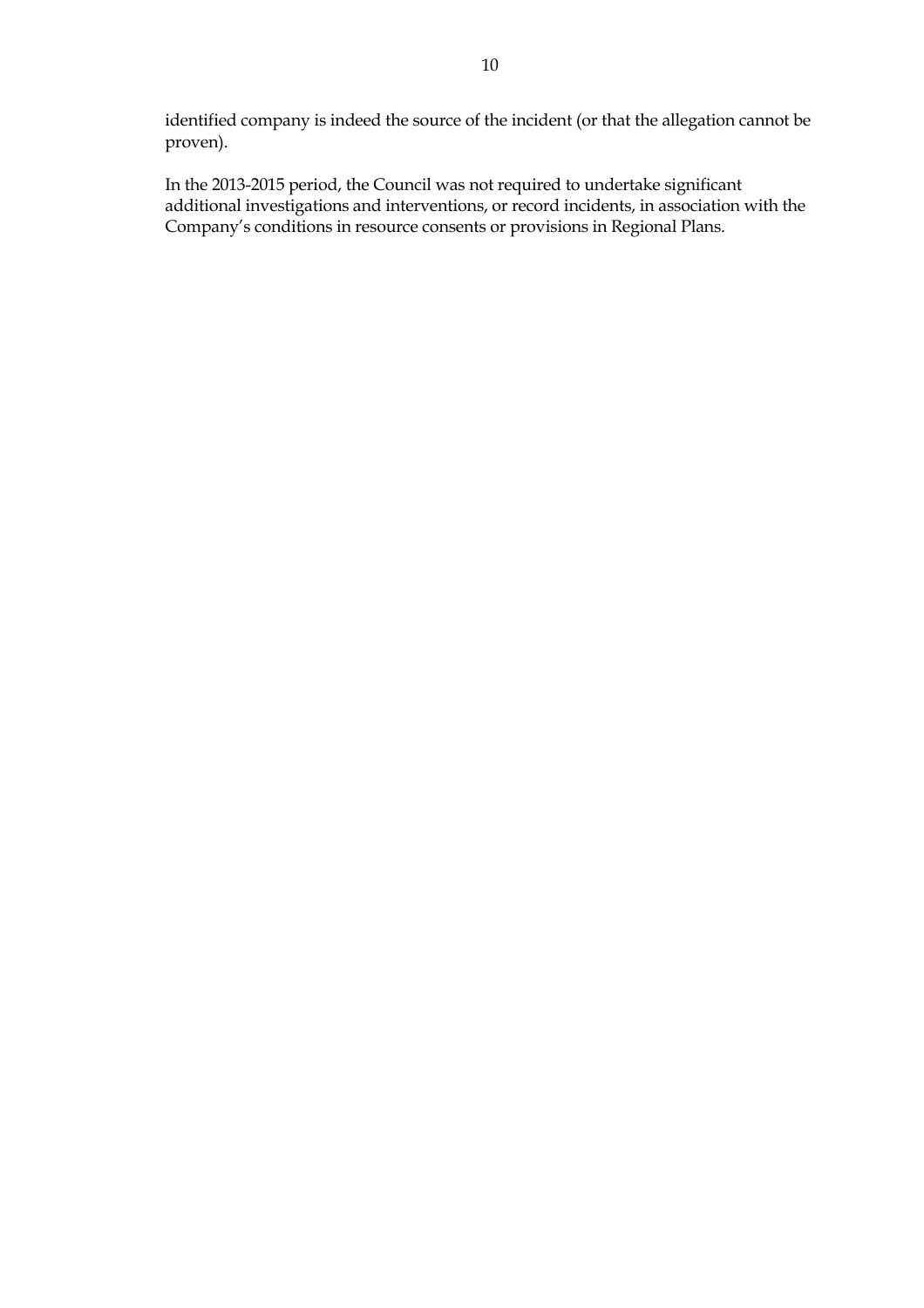## **3. Discussion**

## **3.1 Discussion of site performance**

Four routine monitoring inspections were undertaken during the period under review. The site was generally tidy and well maintained during each inspection. Stormwater bunding and treatment systems were continually improved over the course of the monitoring period. Overall, the operation and maintenance of these structures and systems was found to be satisfactory.

The Company proposed to expand the quarry during the 2013-2015 monitoring period. It was identified that the proposed works would require the conditions of the existing discharge consent to be altered, particularly as the consented stormwater catchment area had already been exceeded. In addition, a consent would be required authorising incidental groundwater take, and another would need to be granted in retrospect in order to authorise stream piping and realignment works that had already commenced. The corresponding consents were granted, commencing on the 19 August 2015.

## **3.2 Environmental effects of exercise of consents**

The main potential environmental effect on waterways that quarries have is the discharges of wash water containing high suspended solids concentrations into nearby waterways. Such discharges may result in discolouration of the waterway near the discharge point and may result in smothering of benthic lifeforms, form a barrier to fish movement and may affect fish spawning habitats.

The site was visited in relation to the quarry expansion proposal. It was discovered that a stormwater infiltration system, such as that outlined by the original discharge consent, had not been installed. As this feature of the discharge system would be typically hidden under the ground, it had been overlooked during the routine monitoring inspections. Instead, the stormwater had been seeping through the base and walls of the settlement pond and into the Waingongoro River. Although this was in contravention to the consent, the potential environmental impact would be negligible, as the seepage through the pond walls would naturally treat the stormwater. The amended discharge consent 7845-1.1 authorises discharges of treated stormwater into the Waingongoro River as to prevent adverse environmental effects in the future.

The extent of stream piping and realignment also became clear during the site visit for the expansion proposal. However, a Council assessment of the works stated that it would be unlikely that the affected streams would have any significant fish values. Additionally, it was thought that the downstream effect of the works would be minimal, provided the activities were conducted during the summer low flow period, and that adequate silt controls were employed. These works have since been authorised with the commencement of consent 10017-1.0, which will also act to prevent any adverse environmental effects in the future.

As a result of the quarrying operation, groundwater seepage occurs on site. The incidental groundwater take is addressed in consent 10018-1.0, which makes it the consent holder's obligation to choose the best practicable option to prevent or minimise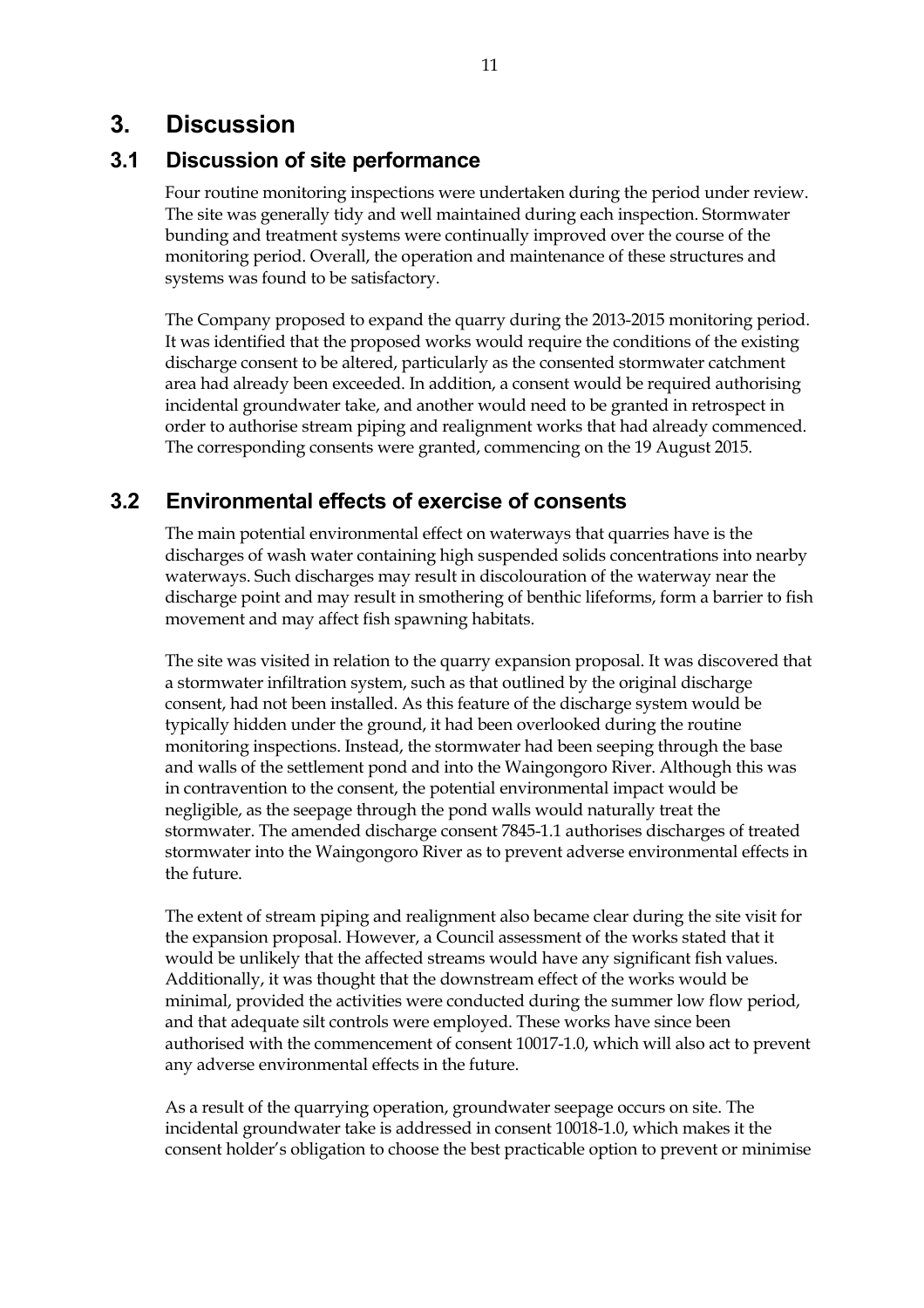any adverse environmental effects due to the abstraction. The discharge of the groundwater seepage is addressed in consent 7845-1.1.

## **3.3 Evaluation of performance**

A tabular summary of the consent holder's compliance record for the period under review is set out in Table 1.

**Table 1** Summary of performance for Consent 7845-1

| Purpose: To discharge stormwater into land from quarry activities                                                                                                                |                                                                 |                                                                                           |                         |
|----------------------------------------------------------------------------------------------------------------------------------------------------------------------------------|-----------------------------------------------------------------|-------------------------------------------------------------------------------------------|-------------------------|
|                                                                                                                                                                                  | <b>Condition requirement</b>                                    | Means of monitoring during period under review                                            | Compliance<br>achieved? |
| 1.                                                                                                                                                                               | Only stormwater may be discharged                               | Inspections of treatment system                                                           | Yes                     |
| $\overline{2}$ .                                                                                                                                                                 | Quarry area shall not exceed 0.5<br>hectares                    | Site inspections                                                                          | No                      |
| 3.                                                                                                                                                                               | Discharge to land via underground<br>infiltration system        | Inspections of treatment system                                                           | No                      |
| 4.                                                                                                                                                                               | Run off must pass through<br>settlement ponds or sediment traps | Inspections of treatment system                                                           | Yes                     |
| 5.                                                                                                                                                                               | Site shall be stabilised                                        | Site inspections/Notification                                                             | N/A                     |
| 6.                                                                                                                                                                               | Notification required                                           | Notification received                                                                     | Yes                     |
| 7.                                                                                                                                                                               | Earthwork to be stabilised<br>vegetatively                      | Site inspections/Notification                                                             | Yes                     |
| 8.                                                                                                                                                                               | Adopt best practicable option                                   | Site inspections                                                                          | Yes                     |
| 9.                                                                                                                                                                               | Consent shall lapse                                             | Site inspections/Notification                                                             | N/A                     |
| 10.                                                                                                                                                                              | Optional review provision                                       | Not scheduled for consideration during year under<br>review. Next consideration June 2017 | N/A                     |
| Overall assessment of consent compliance and environmental performance in respect of this consent<br>Overall assessment of administrative performance in respect of this consent |                                                                 |                                                                                           | Good<br>Good            |

 $N/A$  = not applicable

During the monitoring period, the Company demonstrated a good level of environmental and administrative performance with the resource consent as defined in Section 1.1.4. Although the installation of the stormwater discharge system had not been completed, and unauthorised works had begun on two small unnamed tributaries, the potential environmental effects were deemed to be negligible. Since the expansion proposal, the Company has acquired the appropriate resource consents.

## **3.4 Recommendations from the 2011-2013 Biennial Report**

In the 2011-2013 Biennial Report, it was recommended: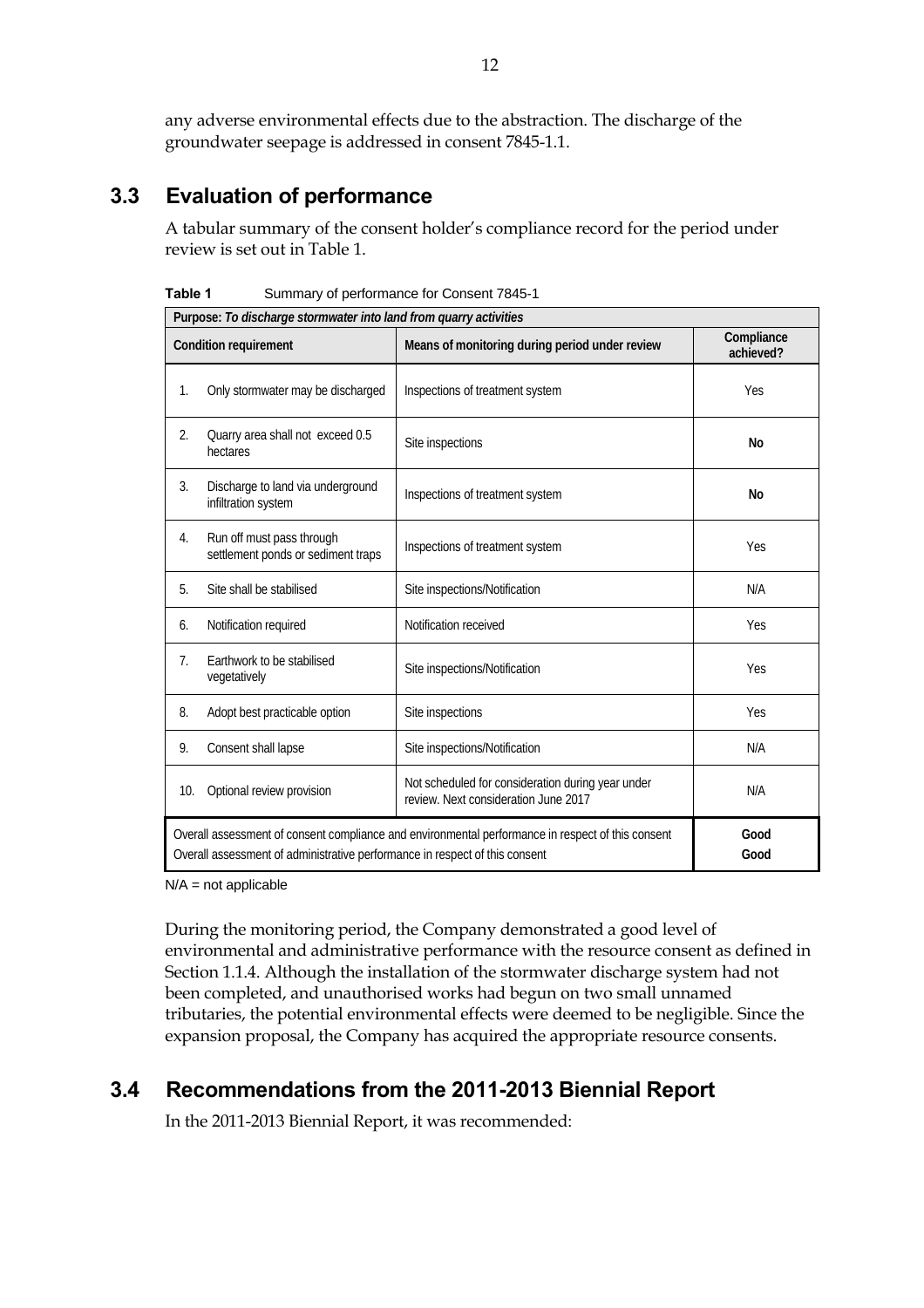1. THAT monitoring of discharges from Cudby Contracting Limited for 2013-2015 is extended to include a biomonitoring survey.

The 2013-2015 monitoring programme did not include a biomonitoring survey. A provisional biomonitoring survey has been included in the 2015-2017 monitoring programme.

## **3.5 Alterations to monitoring programmes for 2015-2017**

In designing and implementing the monitoring programmes for air/water discharges in the region, the Council has taken into account the extent of information made available by previous authorities, its relevance under the RMA, its obligations to monitor emissions/discharges and effects under the RMA, and report to the regional community. The Council also takes into account the scope of assessments required at the time of renewal of permits, and the need to maintain a sound understanding of industrial processes within Taranaki emitting to the atmosphere/discharging to the environment.

In order to address the quarry expansion, various alterations are proposed for the 2015- 2017 monitoring programme. Inspections are to increase to four annually, two of which are to coincide with wet weather. Samples of the discharge and receiving waters are to be collected during each inspection, provided that there is a discharge. If sample results warrant it, a biomonitoring survey is to be conducted.

### **3.6 Exercise of optional review of consent**

 Resource consent 7845-1.1 commenced on 19 August 2015, the conditions of which were amended from those of 7845-1. The next optional review date for this consent is June 2016.

Due to this consent being recently amended to address the expanding quarry operation, it is considered that there are no grounds that require the review option to be exercised.

Resource consents 10017-1 and 10018-1 both provide for an optional review in June 2017.

The Council reserves the right to optionally review these consents should monitoring results over the next two years suggest that the conditions are inadequate to deal with adverse effects on the environment arising from the consents being exercised.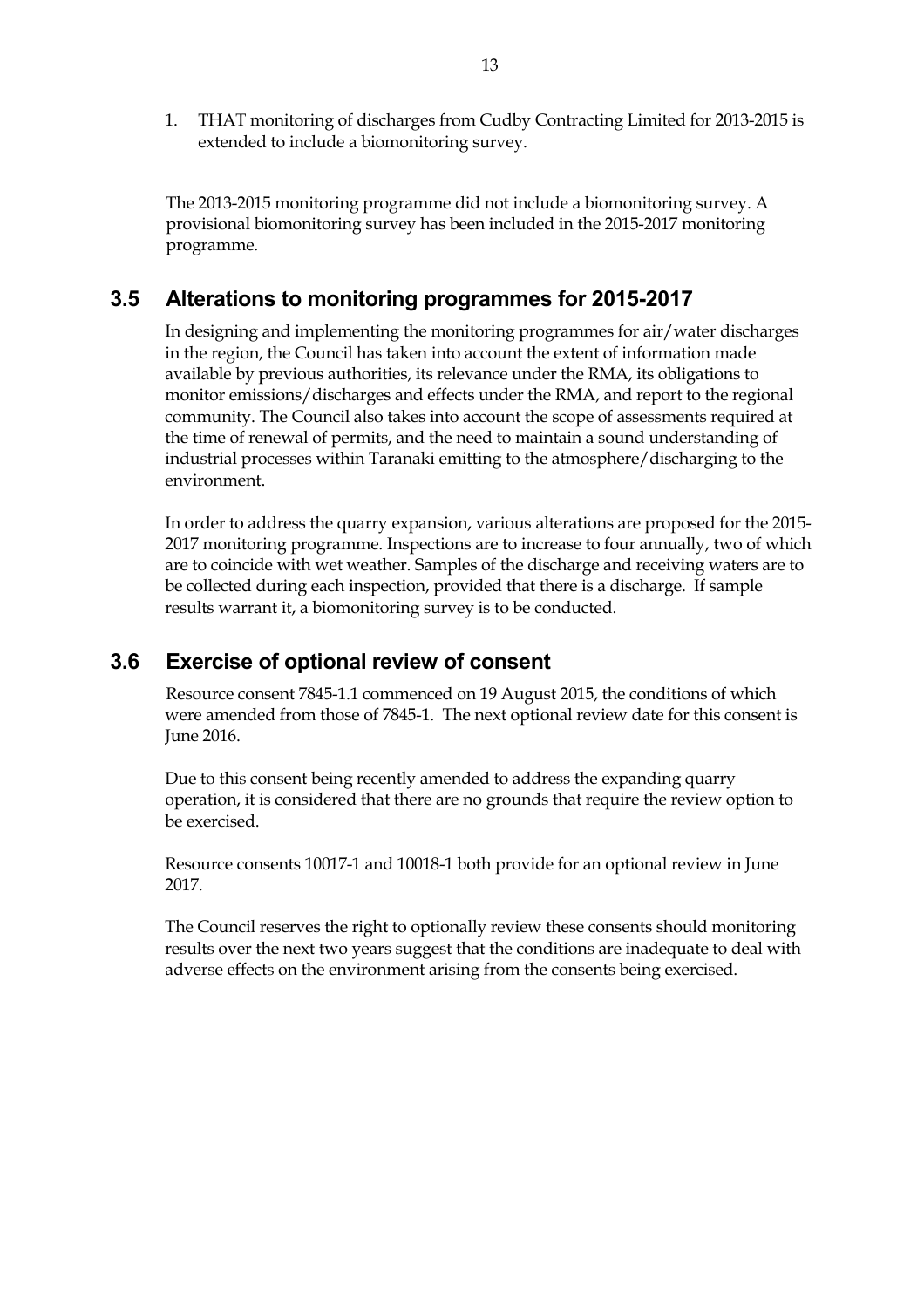## **4. Recommendations**

- 1. THAT monitoring of consented activities at the Company's Whenuku Road quarry in the 2015-2017 period is amended from that undertaken in 2013-2015, with inspection and sampling frequency increasing from two to four annual inspections (two of which will be conducted under wet weather conditions).
- 2. THAT the effects of turbidity and sedimentation on receiving waters be minimised by operating and maintaining the silt and sediment controls in accordance with consent conditions and best quarry management practices.
- 3. THAT the option for review of resource consent 7845-1.1 is not exercised in June 2016.
- 4. THAT either resource consent 10017-1.0 or 10018-1.0 or both may be subjected to review in June 2017, if the Council decides it is warranted, based on the results of monitoring over 2015-2017 monitoring period.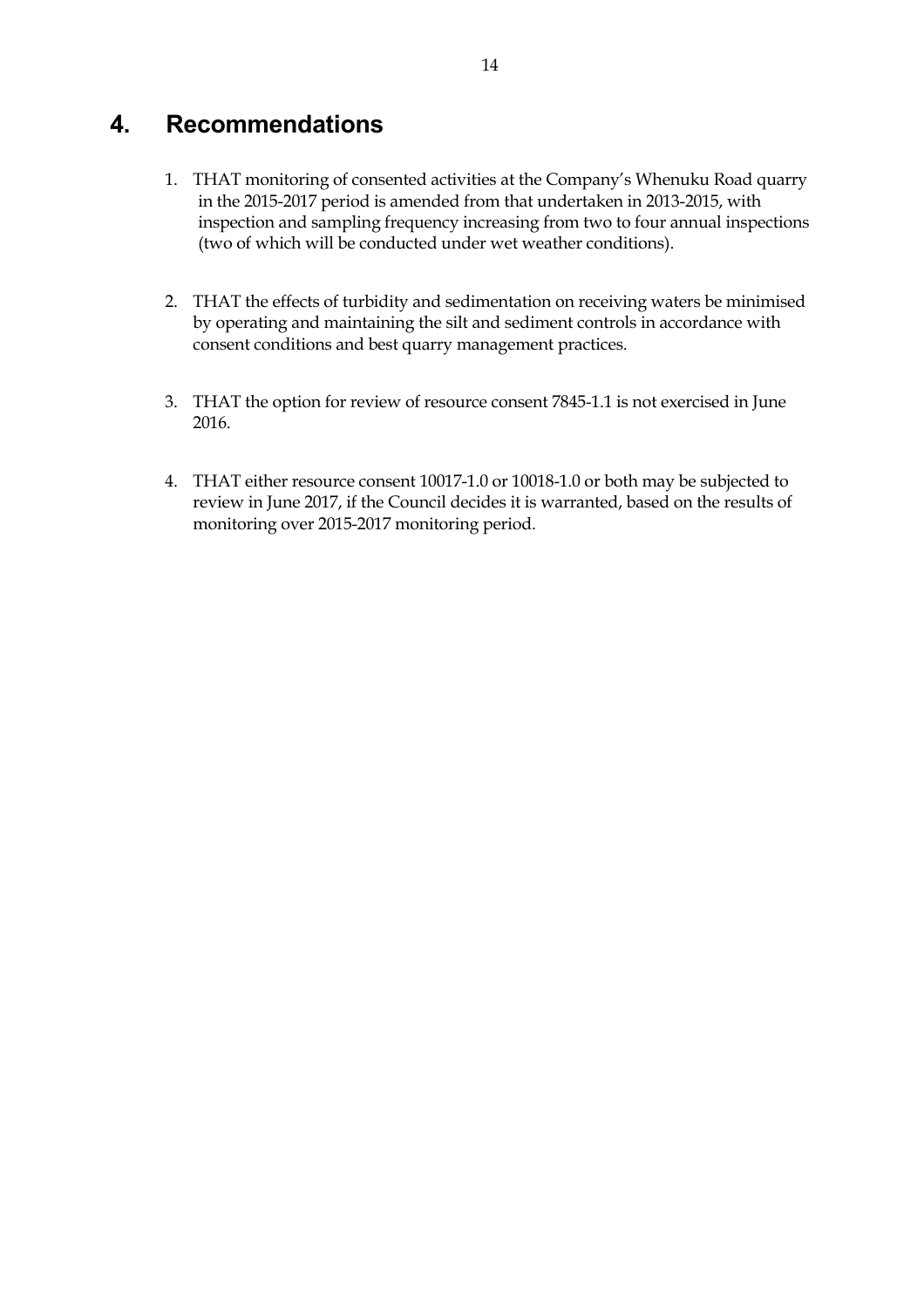## **Glossary of common te**r**ms and abbreviations**

The following abbreviations and terms may be used within this report:

| Biomonitoring<br>Bund<br>Conductivity | Assessing the health of the environment using aquatic organisms.<br>A wall around a tank to contain its contents in the case of a leak.<br>An indication of the level of dissolved salts in a sample, usually measured |
|---------------------------------------|------------------------------------------------------------------------------------------------------------------------------------------------------------------------------------------------------------------------|
|                                       | at $20^{\circ}$ C and expressed in mS/m.                                                                                                                                                                               |
| Fresh                                 | Elevated flow in a stream, such as after heavy rainfall.                                                                                                                                                               |
| $g/m^3$                               | Grammes per cubic metre, and equivalent to milligrammes per litre<br>(mg/L). In water, this is also equivalent to parts per million (ppm), but<br>the same does not apply to gaseous mixtures.                         |
| IR                                    | Incident Register.                                                                                                                                                                                                     |
| 1/s                                   | Litres per second.                                                                                                                                                                                                     |
| Mixing zone                           | The zone below a discharge point where the discharge is not fully mixed                                                                                                                                                |
|                                       | with the receiving environment. For a stream, conventionally taken as a                                                                                                                                                |
|                                       | length equivalent to 7 times the width of the stream at the discharge                                                                                                                                                  |
|                                       | point.                                                                                                                                                                                                                 |
| <b>NTU</b>                            | Nephelometric Turbidity Unit, a measure of the turbidity of water.                                                                                                                                                     |
| pH                                    | A numerical system for measuring acidity in solutions, with 7 as neutral.                                                                                                                                              |
|                                       | Numbers lower than 7 are increasingly acidic and higher than 7 are                                                                                                                                                     |
|                                       | increasingly alkaline. The scale is logarithmic i.e. a change of 1 represents                                                                                                                                          |
|                                       | a ten-fold change in strength. For example, a pH of 4 is ten times more                                                                                                                                                |
|                                       | acidic than a pH of 5.                                                                                                                                                                                                 |
| Physicochemical                       | Measurement of both physical properties(e.g. temperature, clarity,                                                                                                                                                     |
|                                       | density) and chemical determinants (e.g. metals and nutrients) to                                                                                                                                                      |
|                                       | characterise the state of an environment.                                                                                                                                                                              |
| Resource consent                      | Refer Section 87 of the RMA. Resource consents include land use consents                                                                                                                                               |
|                                       | (refer Sections 9 and 13 of the RMA), coastal permits (Sections 12, 14 and                                                                                                                                             |
|                                       | 15), water permits (Section 14) and discharge permits (Section 15)                                                                                                                                                     |
| <b>RMA</b>                            | Resource Management Act 1991 and subsequent amendments.                                                                                                                                                                |
| SS                                    | Suspended solids.                                                                                                                                                                                                      |
| Temp                                  | Temperature, measured in °C.                                                                                                                                                                                           |
| Turb                                  | Turbidity, expressed in NTU.                                                                                                                                                                                           |
| UI                                    | Unauthorised Incident - an event recorded by the Council on the basis                                                                                                                                                  |
|                                       | that it had potential or actual environmental consequences that may                                                                                                                                                    |
|                                       | represent a breach of a consent or provision in a Regional Plan.                                                                                                                                                       |

For further information on analytical methods, contact the Council's laboratory.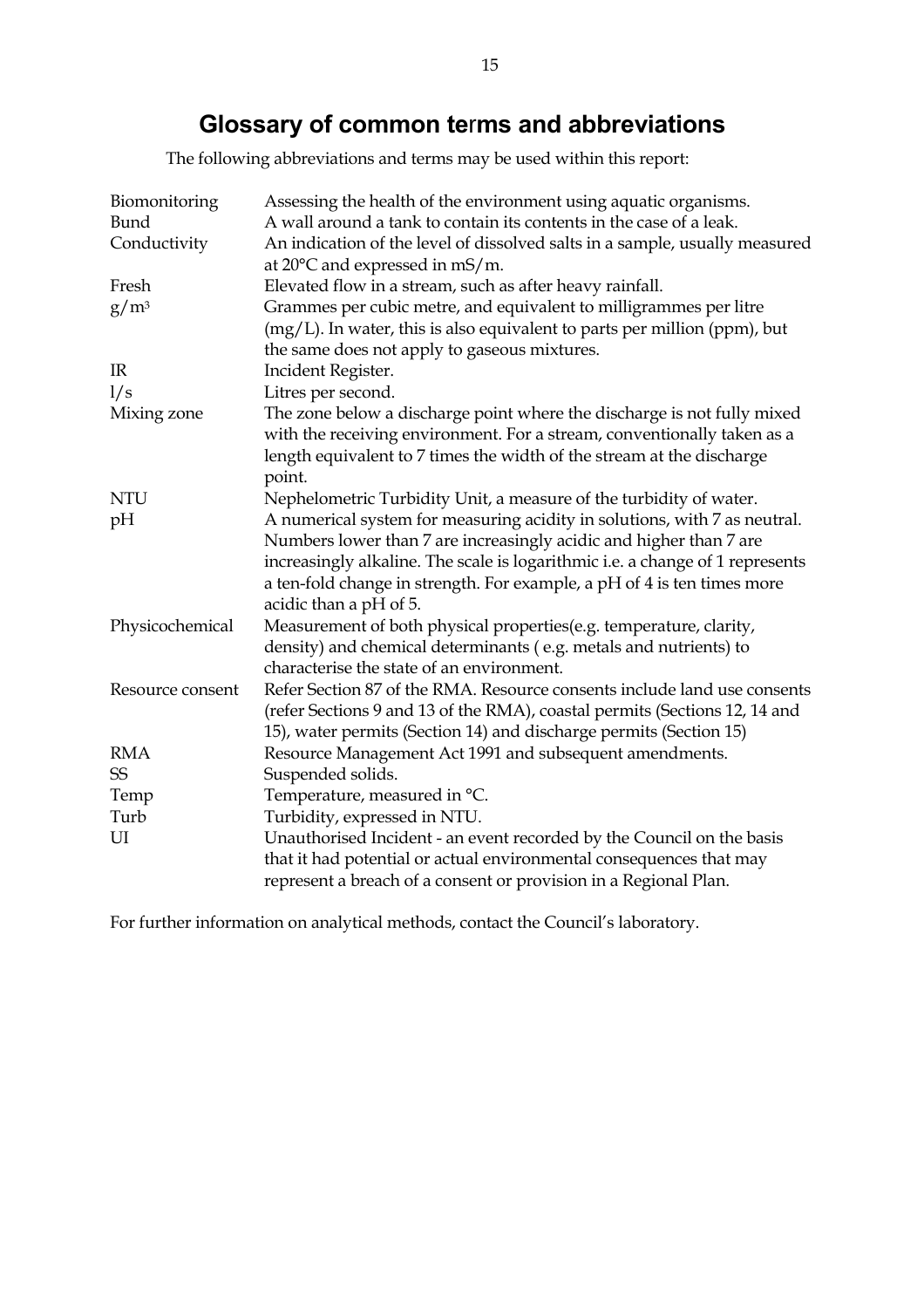## **Bibliography and references**

- Taranaki Regional Council 1992: Regional Policy Statement Working Paper, Aggregate extraction in Taranaki TRC Report.
- Taranaki Regional Council, 2013: Quarry Monitoring Programme Biennial Report 2011-2013: Cudby Contracting Limited, Technical Report 13-107.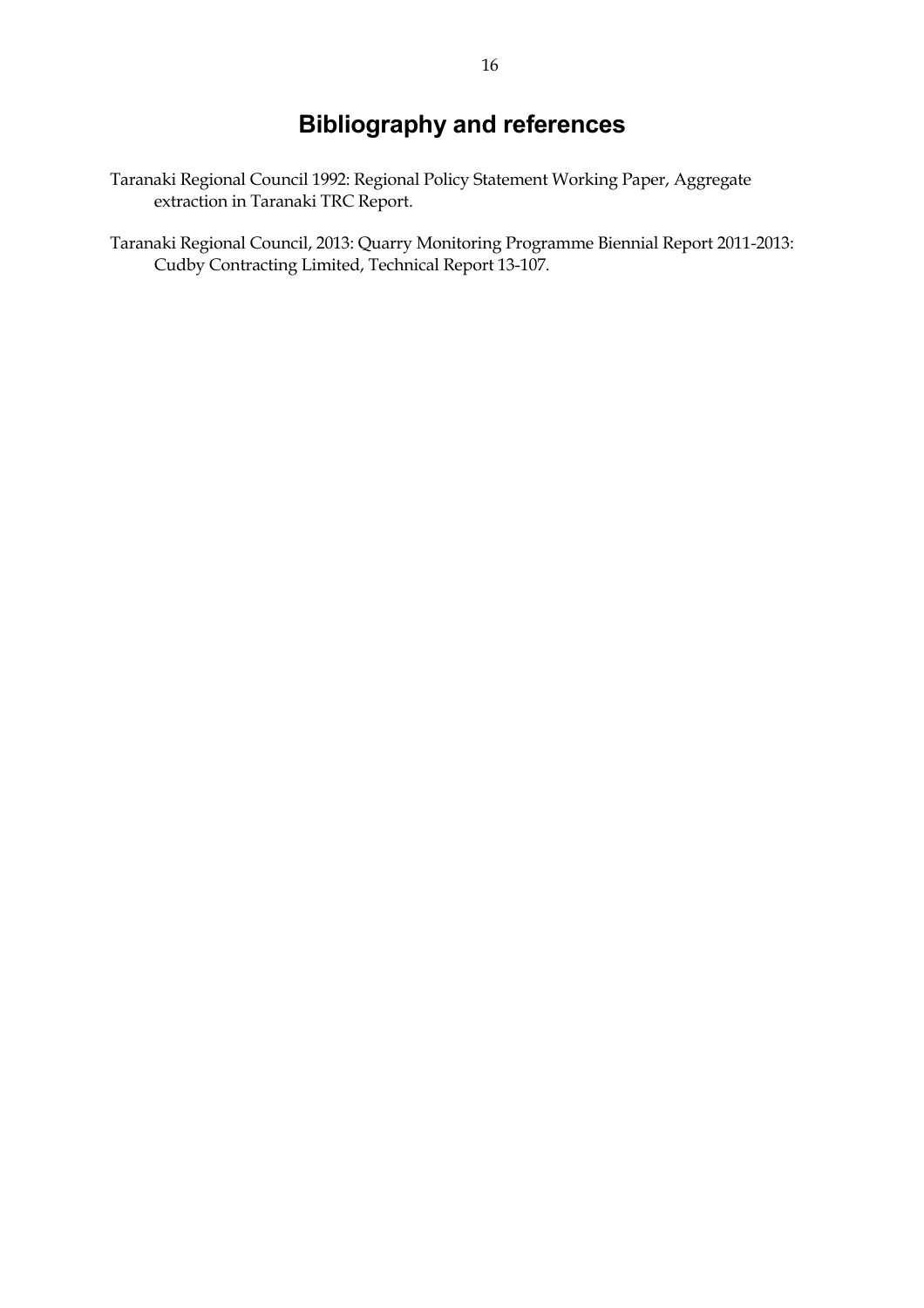# **Appendix I**

**Resource consents held for Whenuku Road Quarry**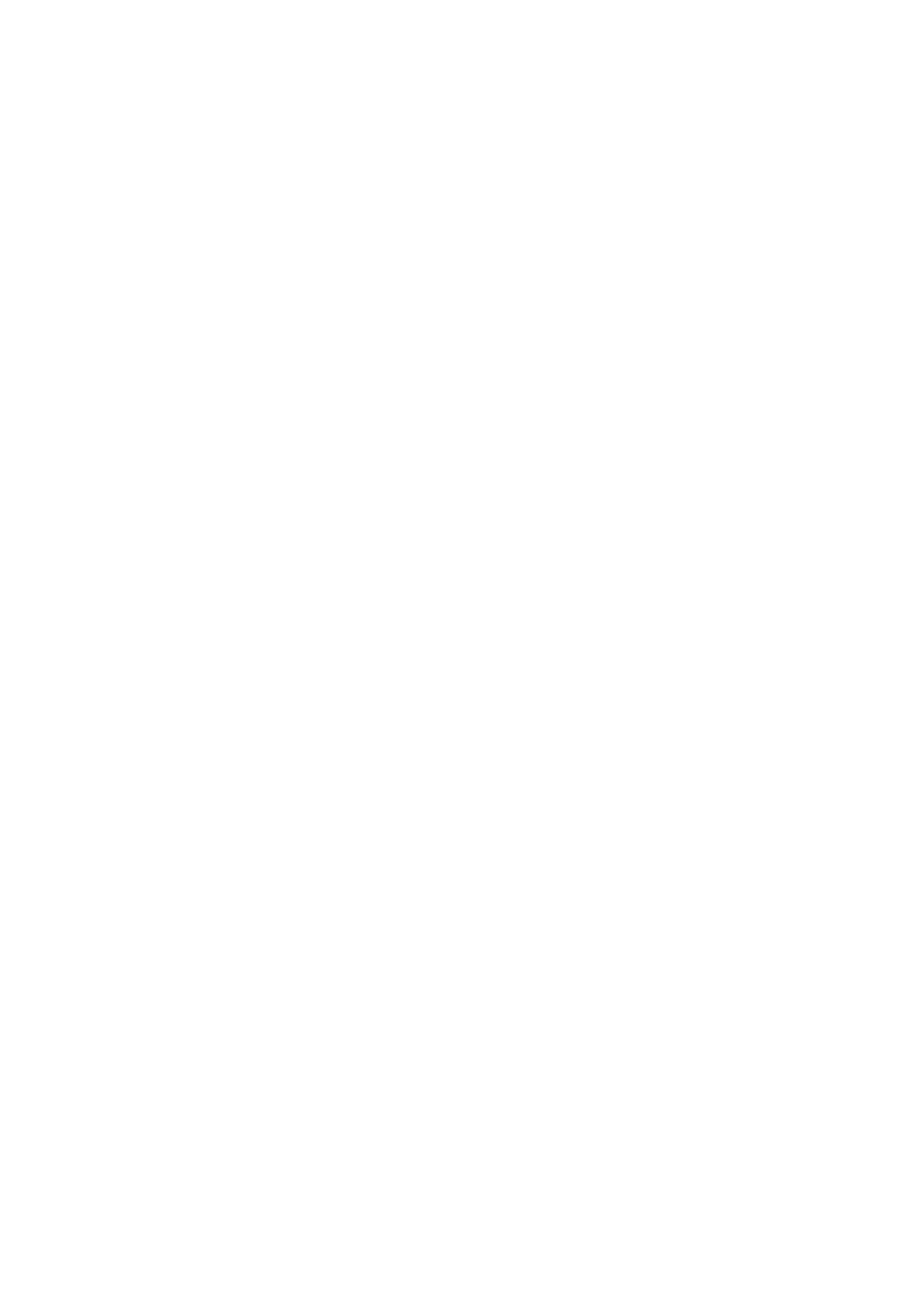#### **Discharge Permit Pursuant to the Resource Management Act 1991 a resource consent is hereby granted by the Taranaki Regional Council**

| Name of<br><b>Consent Holder:</b>     | <b>Grant Cudby Contracting Limited</b><br>12 Beech Place<br>Hawera 4610 |                             |
|---------------------------------------|-------------------------------------------------------------------------|-----------------------------|
| <b>Decision Date</b><br>(Change):     | 29 July 2015                                                            |                             |
| <b>Commencement Date</b><br>(Change): | 19 August 2015                                                          | (Granted Date: 7 July 2011) |

## **Conditions of Consent**

| <b>Consent Granted:</b> | To discharge treated stormwater and incidental groundwater |
|-------------------------|------------------------------------------------------------|
|                         | from a quarry site through land seepage and into           |
|                         | Waingongoro River and its tributary                        |

- Expiry Date: 1 June 2029
- Review Date(s): June 2016, June 2018, June 2020, June 2022, June 2024, June 2026, June 2028
- Site Location: 277 Whenuku Road, Hawera
- Legal Description: Sec 38 Patea District (Discharge source & site)
- Grid Reference (NZTM) 1705816E-5623161N
- Catchment: Waingongoro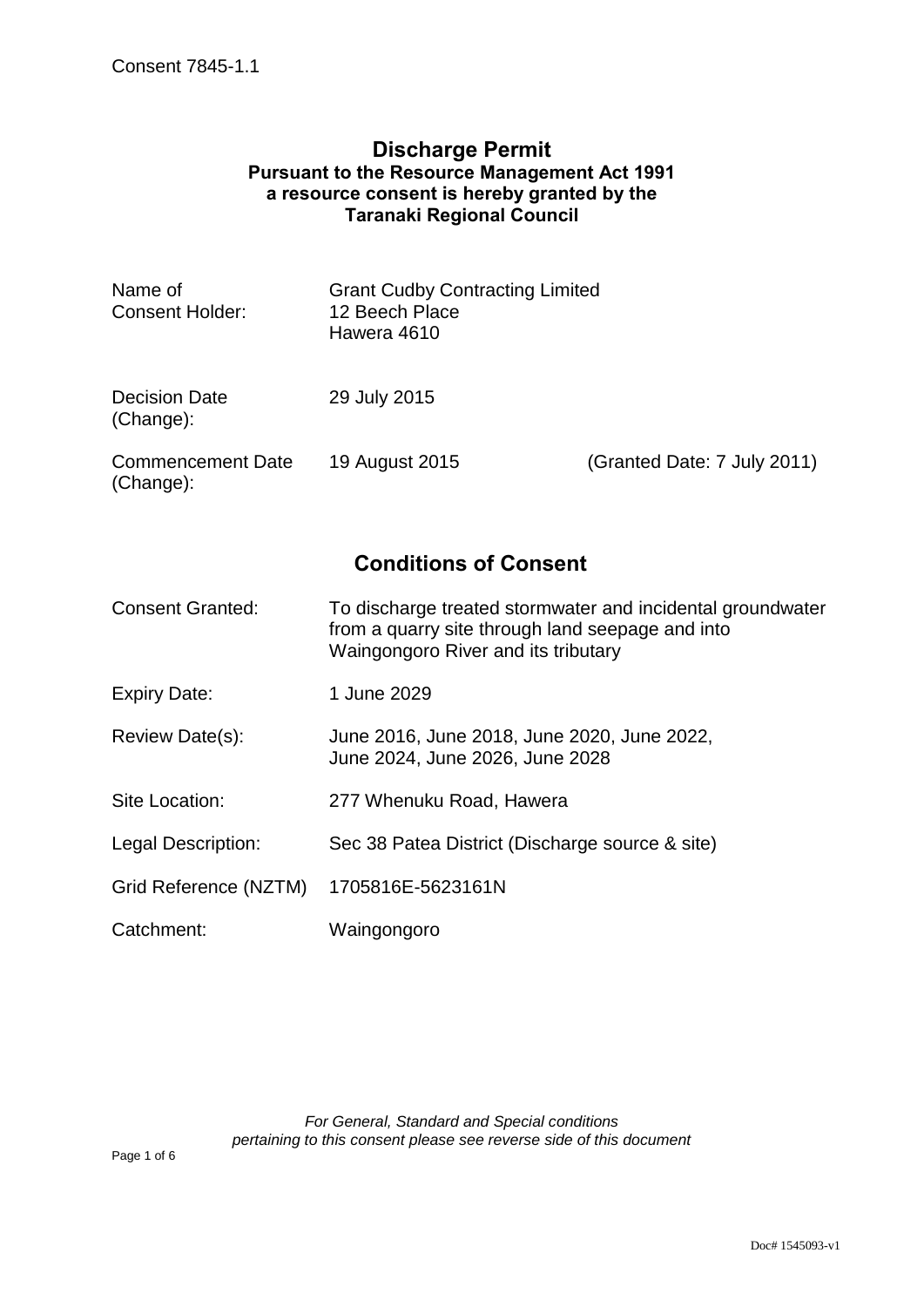#### **General condition**

a. The consent holder shall pay to the Taranaki Regional Council all the administration, monitoring and supervision costs of this consent, fixed in accordance with section 36 of the Resource Management Act 1991.

#### **Special conditions**

- 1. The quarry activity shall be carried out in accordance with the details provided in the application and in particular, the following documents:
	- a) Proposed stream realignment and piping plan Appendix 3 attached to this consent; and
	- b) Indicative stream reinstatement plan Appendix 4 attached to this consent.

In the case of any contradiction between the application details and the conditions of this consent, the conditions of this consent shall prevail.

- 2. The stormwater discharged shall be from a catchment area not exceeding 7.73 hectares.
- 3. At least 30 days prior to commencing quarrying in each stage, the consent holder shall prepare, and subsequently maintain, a detailed stormwater management plan that documents how the site will be managed to ensure that stormwater and groundwater is adequately managed and treated prior to the discharge into the stream. Details of the management of each site shall include, but not necessarily limited to, the:
	- a) area and location of the stage to be quarried;
	- b) protection/diversion/modification of streams;
	- c) treatment of stormwater and incidental groundwater, prior to the discharge into surface water; and
	- d) measures and procedures to be undertaken to prevent the spillage of accidental discharge of contaminants in the stormwater catchment, and measures to avoid, remedy or mitigate the environmental effects of such spillage.

The consent holder shall forward the stormwater management plan to the Chief Executive, Taranaki Regional Council and Te Runanga o Ngaati Ruanui Trust. Te Runanga o Ngaati Ruanui Trust may provide comments to the Taranaki Regional Council within 20 working days of receipt. The final stormwater plan shall be certified by the Chief Executive, Taranaki Regional Council and followed at all times.

4. The consent holder shall install, properly maintain and operate the system of settling ponds as proposed and required in condition 1 of this consent, including the use of shut off valves, in such a manner that any discharge which may occur does not breach the conditions of this consent. The settling ponds system shall be operated, as far as practicable, so as to minimise the duration and frequency of discharges.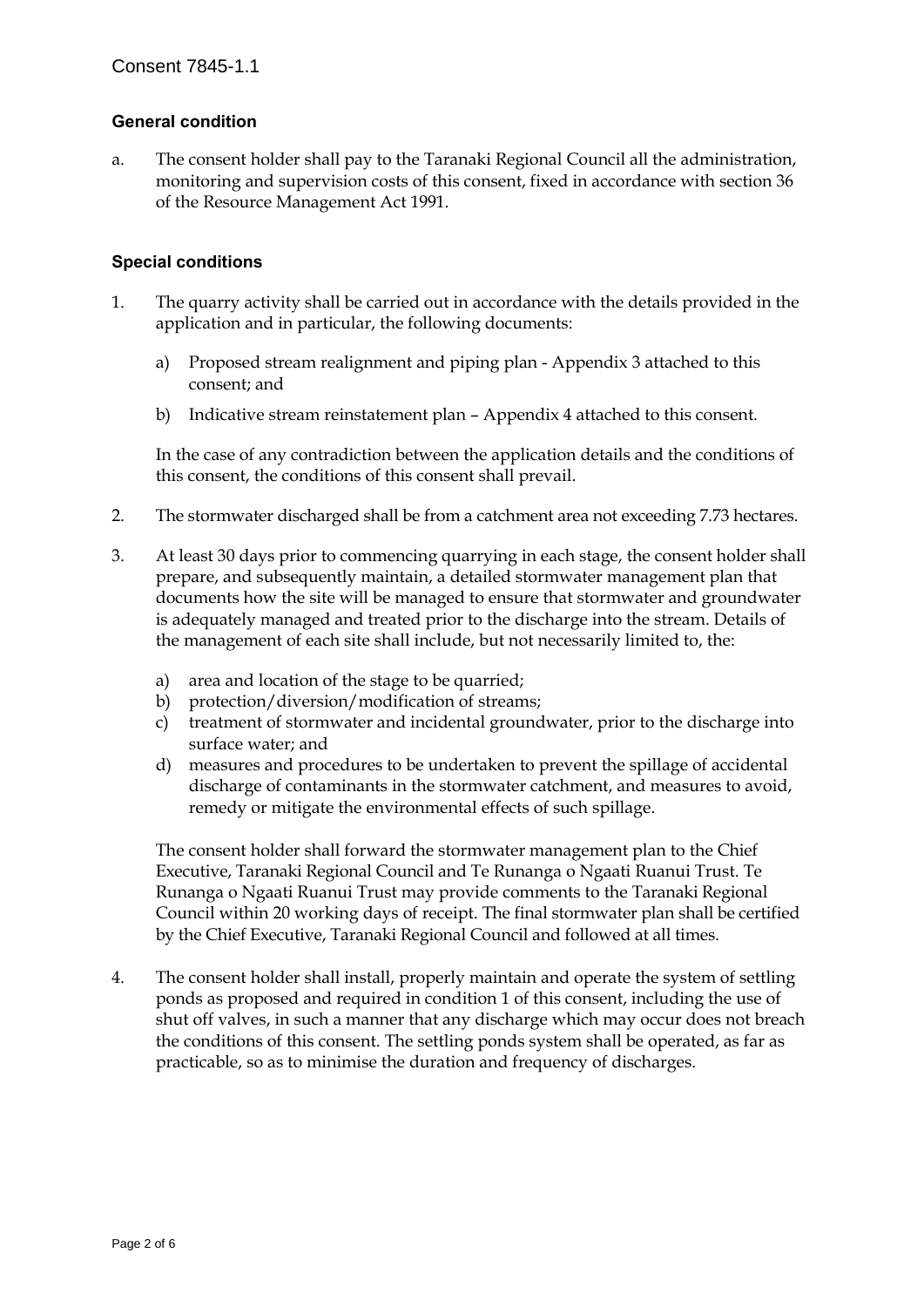- 5. If any area of soil is exposed, all run off from that area shall pass through settlement ponds or sediment traps with a minimum total capacity of;
	- a) 100 cubic metres for every hectare of exposed soil between 1 November to 30 April; and
	- b) 200 cubic metres for every hectare of exposed soil between 1 May to 31 October;

unless other sediment control measures that achieve an equivalent standard are agreed to by the Chief Executive of the Taranaki Regional Council.

6. The obligation described in condition 5 above shall cease to apply, and accordingly the erosion and sediment control measures can be removed, in respect of any particular site or area of any site, only when the site is stabilised.

*Note: For the purpose of this condition "stabilised" in relation to any site or area means inherently resistant to erosion or rendered resistant, such as by using rock or by the application of basecourse, colluvium, grassing, mulch, or another method to the reasonable satisfaction of the Chief Executive, Taranaki Regional Council and as specified in the Taranaki Regional Council's Guidelines for Earthworks in the Taranaki Region, 2006. Where seeding or grassing is used on a surface that is not otherwise resistant to erosion, the surface is considered stabilised once, on reasonable visual inspection by an officer of the Taranaki Regional Council, an 80% vegetative cover has been established.* 

- 7. There shall be no direct discharge of untreated stormwater or groundwater from the active quarry site into any surface water.
- 8. At least 7 working days prior to the commencement of each stage of the quarry activity, the consent holder shall notify the Taranaki Regional Council and Te Runanga o Ngaati Ruanui Trust of the proposed start date for the work. Notification shall include the consent number and a brief description of the activity consented and shall be emailed to worknotification@trc.govt.nz and gml@ruanui.co.nz.
- 9. The consent holder shall at all times adopt the best practicable option, as defined in the Resource Management Act 1991, to prevent or minimise any adverse effects of the discharge to the environment.
- 10. The consent holder shall operate and progressively reinstate each stage of the quarry, prior to commencement of the next stage, in a manner which ensures that the area of exposed, un-vegetated earth, within the quarry's stormwater catchment is kept to a minimum at all times.
- 11. Constituents of the discharge shall meet the standards shown in the following table.

| <b>Constituent</b>             | <b>Standard</b>                                     |
|--------------------------------|-----------------------------------------------------|
| pН                             | Within the range 6.0 to 9.0                         |
| suspended solids               | Concentration not greater than 100 gm <sup>-3</sup> |
| total recoverable hydrocarbons | Concentration not greater than 15 gm <sup>-3</sup>  |

This condition shall apply after leaving the treatment system and before entry of the treated stormwater into the receiving waters at a designated sampling point approved by the Chief Executive, Taranaki Regional Council.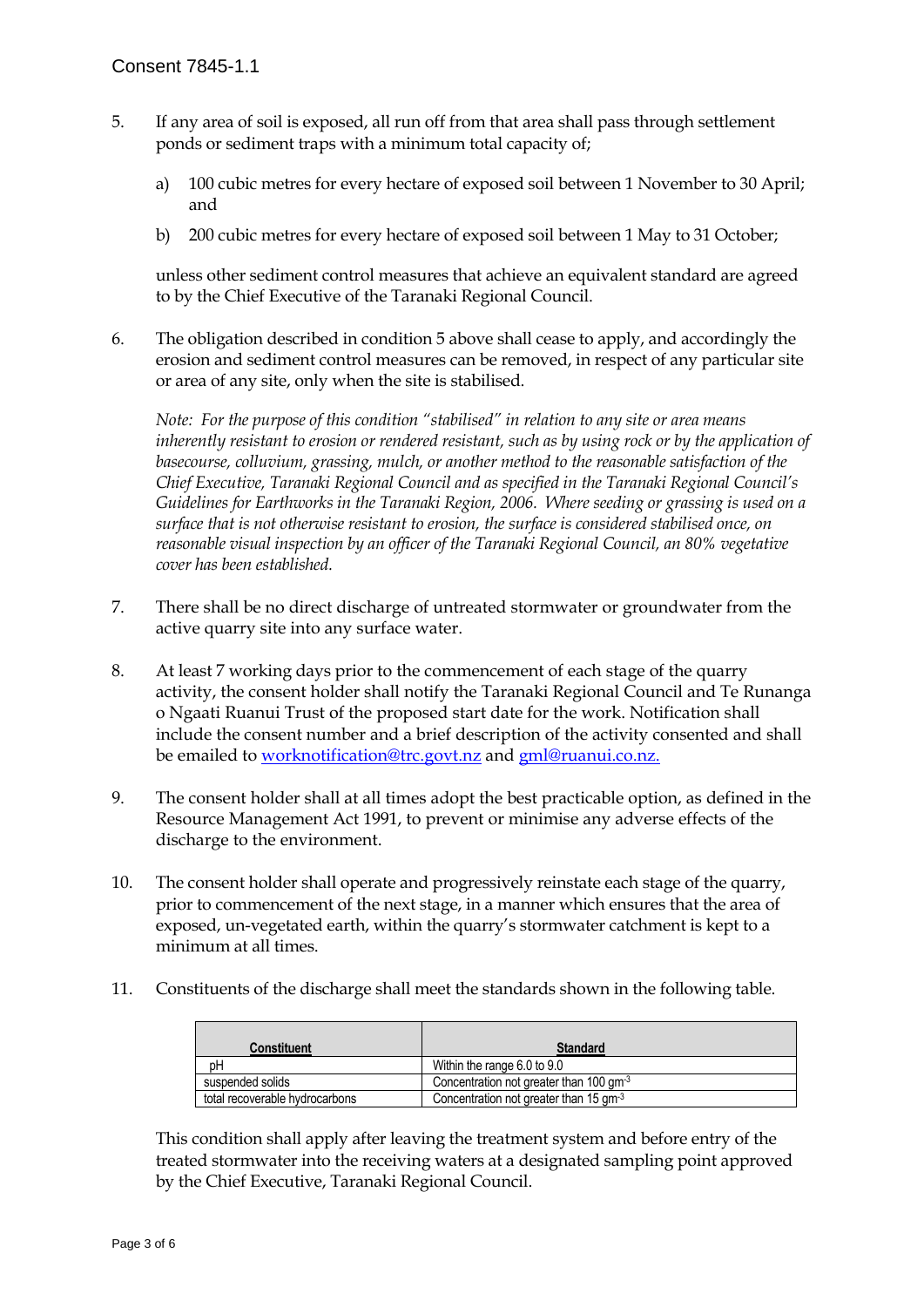- 12. After allowing for reasonable mixing, within a mixing zone extending 25 metres downstream of any discharge point, the discharge shall not give rise to any of the following effects in the receiving waters:
	- a) an increase in the suspended solids concentration in the receiving water in excess of 10 grams per cubic metres when the turbidity as measured immediately upstream of the discharge point is equal to or less than 5 NTU (nephelometric turbidity units); or
	- b) an increase in the turbidity in the receiving water of more than 50%, where the stream turbidity measured upstream if the discharge is greater than 5 NTU, as determined using NTU (nephelometric turbidity units).
- 13. The consent holder shall notify the Chief Executive, Taranaki Regional Council and Te Runanga o Ngaati Ruanui Trust, prior to making any changes to the processes or operations undertaken at the site, or the chemicals used or stored on site that could alter the nature of the discharge. Any such change shall then only occur following receipt of any necessary approval under the Resource Management Act 1991. Notification shall include the consent number, a brief description of the activity consented and an assessment of the environmental effects of any changes, and be emailed to consents@trc.govt.nz and gml@ruanui.co.nz.
- 14. In accordance with section 128 and section 129 of the Resource Management Act 1991, the Taranaki Regional Council may serve notice of its intention to review, amend, delete or add to the conditions of this resource consent by giving notice of review during the month of June 2016 and/or June 2018, and/or June 2020, and/or June 2022, and/or June 2024, and/or June 2026, and/or June 2028 for the purpose of ensuring that the conditions are adequate to deal with any adverse effects on the environment arising from the exercise of this resource consent, which were either not foreseen at the time the application was considered or which it was not appropriate to deal with at the time.

Signed at Stratford on 29 July 2015

 For and on behalf of Taranaki Regional Council

 $\overline{\phantom{a}}$  , which is a set of the contract of the contract of the contract of the contract of the contract of the contract of the contract of the contract of the contract of the contract of the contract of the contract

 A D McLay **Director - Resource Management**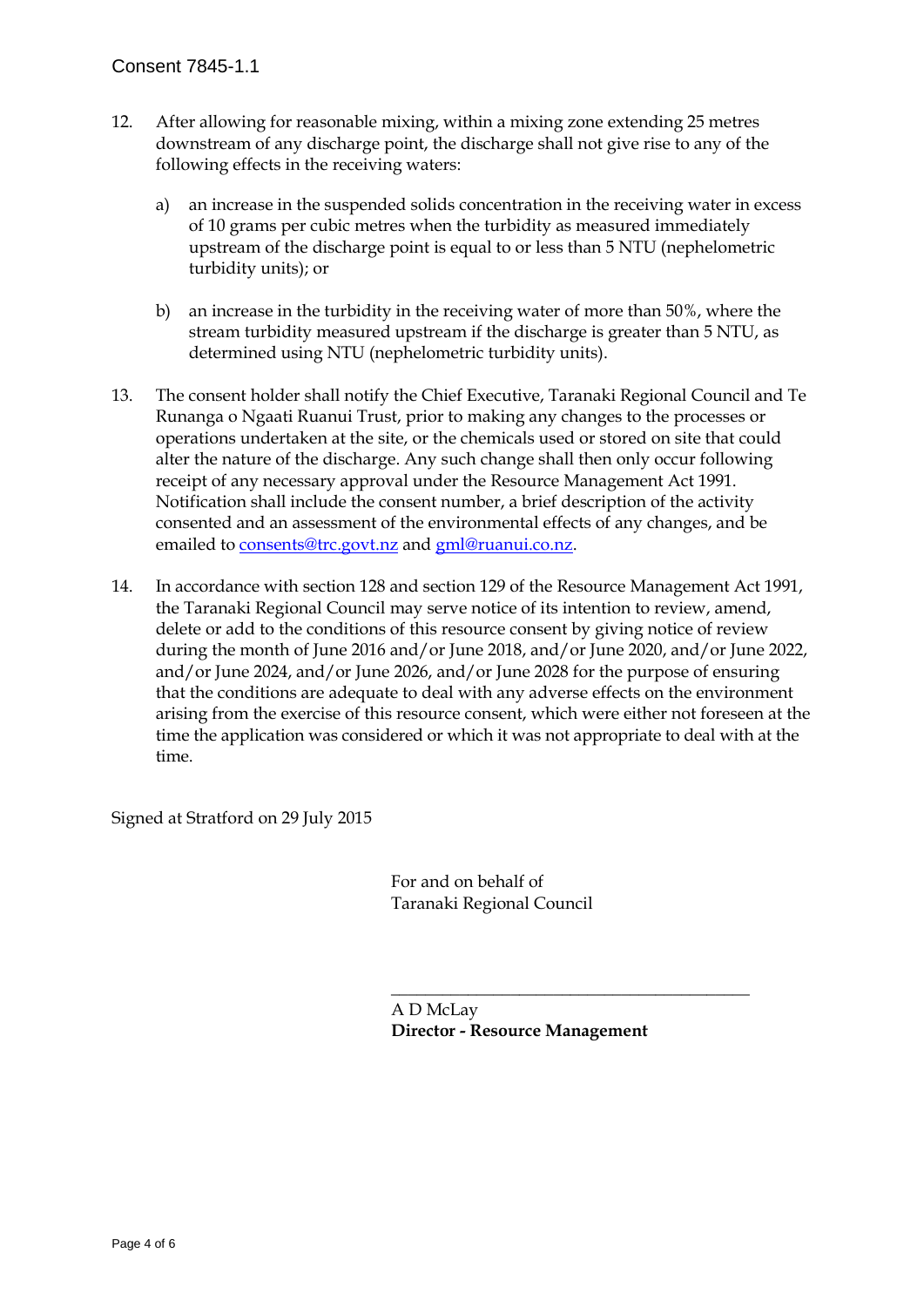



**Existing stream to be realigned, prior to the commencement of stage C.**

**Existing stream, partly quarried into a waterfall, to be piped, prior to the commencement of Stage A, to be day-lighted following the completion of Stage D.**

**Stream section to be piped prior to the commencement of Stage C quarrying, to be day-lighted following the completion of Stage D.**

**Stream section to be realigned, and to remain, as an open channel, prior to the commencement of Stage C. The stream shall be fenced and its margins riparian planted immediately following completion of the realignment.** 

**Proposed wetland**